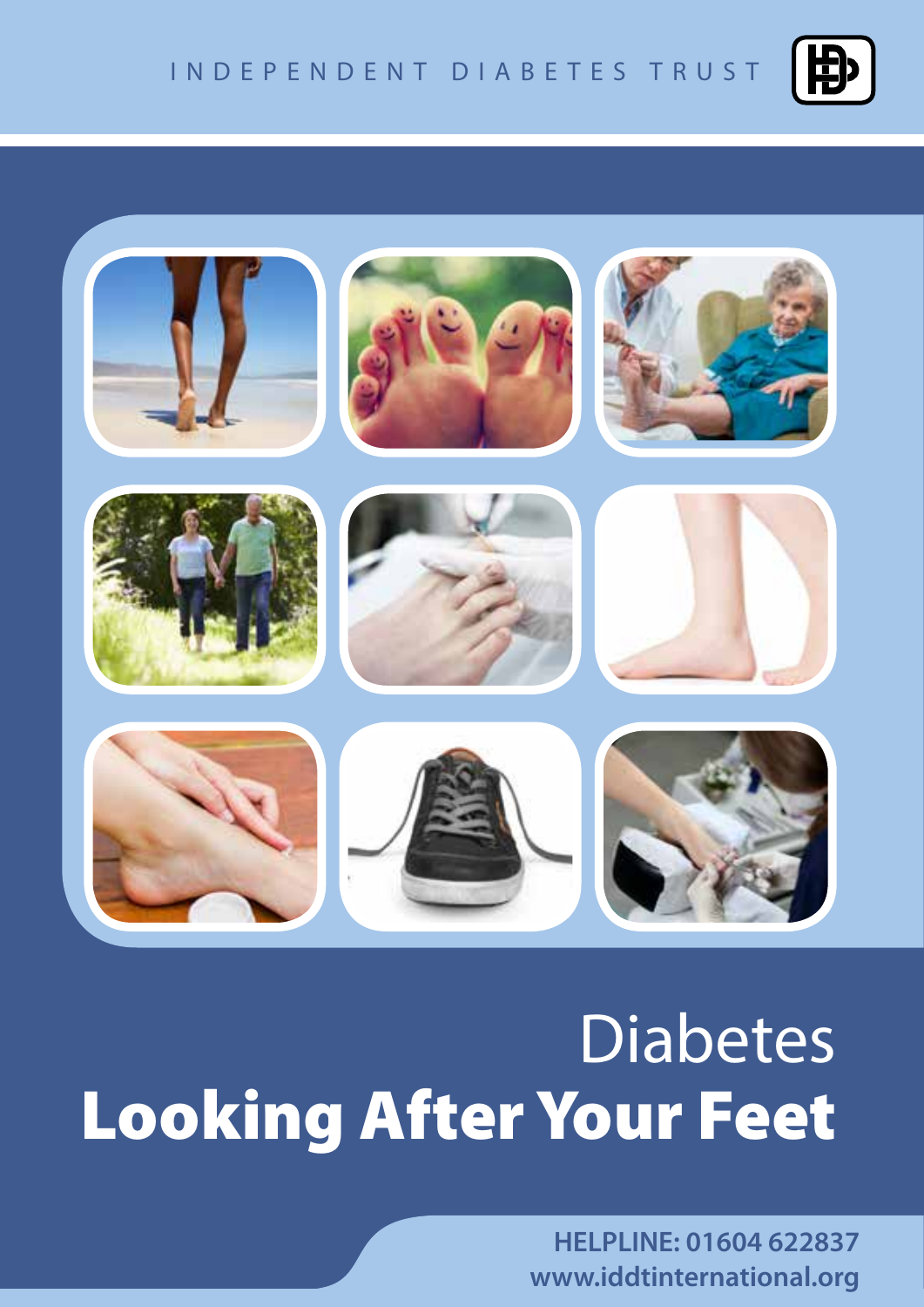# **Contents**

Introduction – the reasons for this booklet

Facts and NICE Guidance

Damage to nerves

Damage to blood vessels

Looking after your feet

Your annual foot check by a healthcare professional

Who are the health professionals that look after your feet?

Conditions that can affect your feet

Practical ways to look after your feet

Additional effects of neuropathy

National Foot Care Audit

- The Trust offers support, understanding and information to people with diabetes and those who care for them.
- We listen to the needs of people who live with diabetes and do our utmost to offer help and support.
- We raise awareness of important issues for people living with diabetes and lobby governments on issues that affect people's lives.
- We fund research into ways of improving the lives of people with diabetes

This booklet is entirely funded by the InDependent Diabetes Trust.

© IDDT April 2017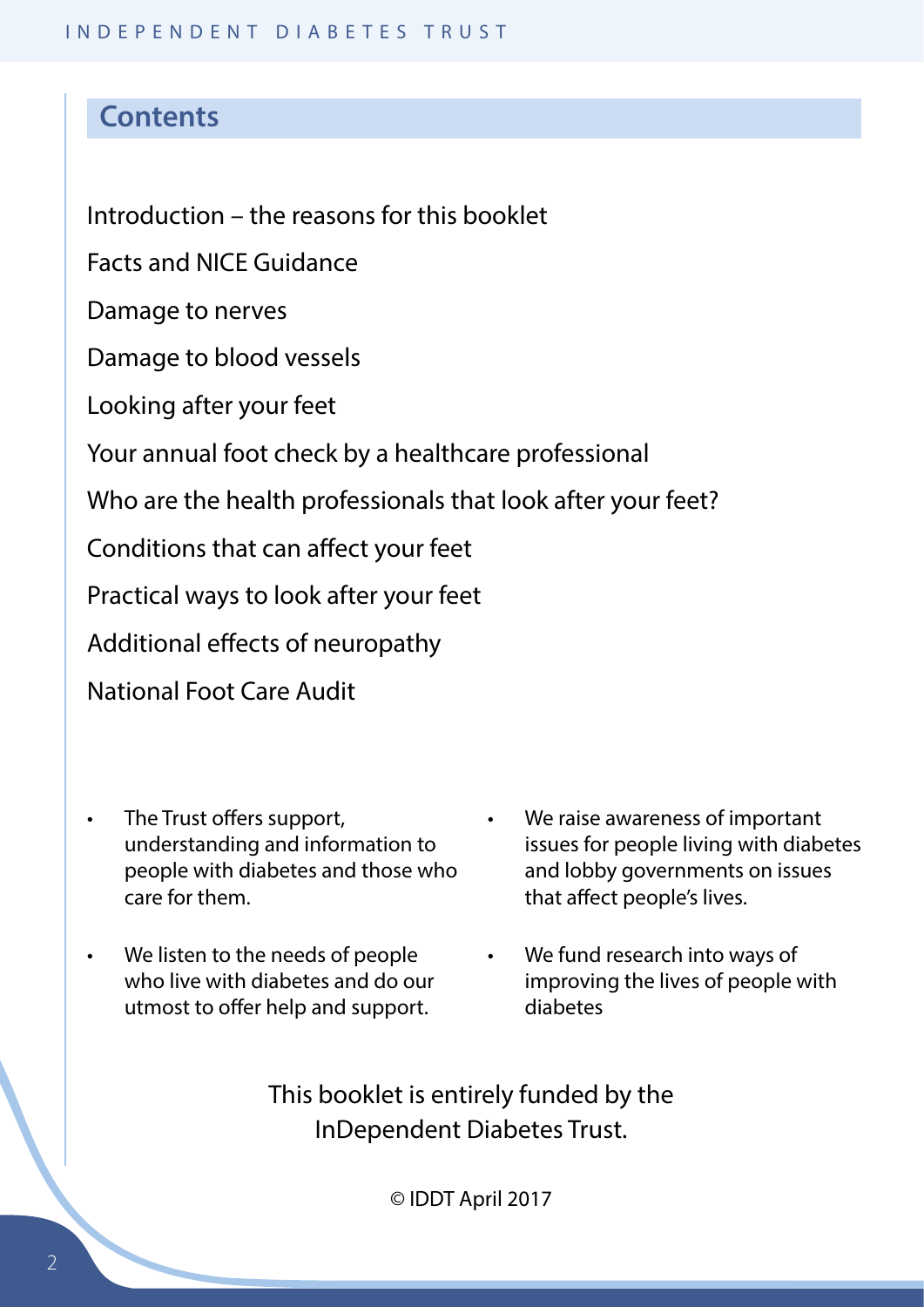# **Introduction – the reasons for this booklet**

# **Foot problems are one of the common complications of diabetes and are caused by nerve damage (neuropathy) or damage to blood vessels in the feet and legs.**

- Around 10% of people with diabetes will have a diabetic foot ulcer at some time in their lives - this is around 400,000 people.
- 130 amputations take place each week in the UK, 80% of which are preceded by a diabetic foot ulcer. It is estimated that 80% of these amputations are preventable.
- Minor amputations, such as toes, are increasing. (National Audit Office report, 2015)

Sadly, many people with diabetes are not receiving the necessary and recommended treatment and care of their feet as shown by various statistics.

## **December 2014, an online survey of 6,696 people (Diabetes UK):**

- 32% were not informed about the risk levels at their annual foot check.
- 32% also said they were not given adequate advice about foot care.
- 18% did not have their feet checked for corns, calluses and changes in shape.

# **April 2015 – analysis of NHS data (Diabetes UK):**

414,784 people in England did not have an annual foot check - 27.7% of people with Type 1 and 13.3% with Type 2 diabetes.

# **National Diabetes Foot Care Audit 2014/15**

This Audit provides further evidence that while the National Institute for Health and Clinical Excellence (NICE) recommends high quality services for foot care, the results suggest that these are not well delivered.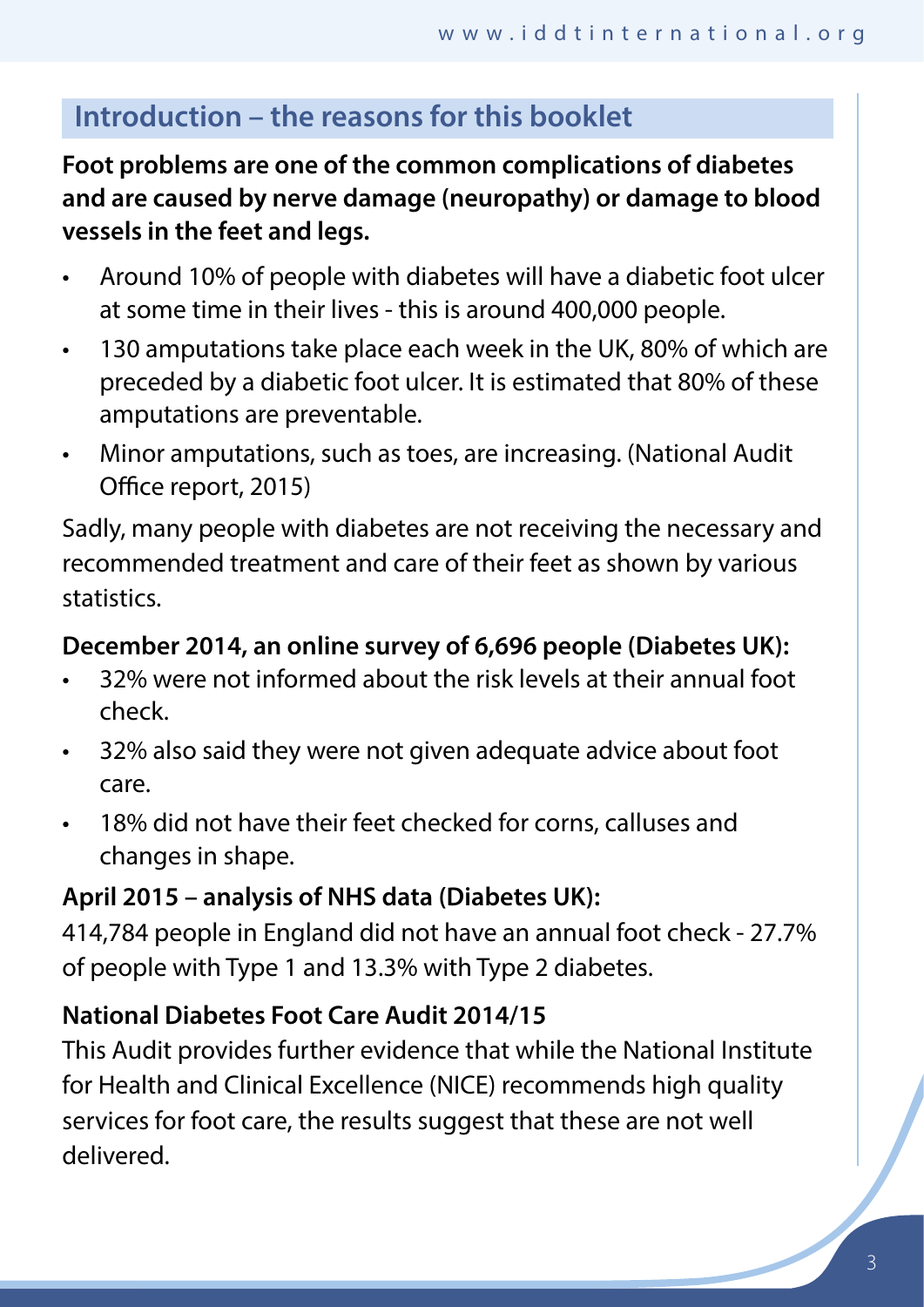#### Foot care for people with diabetes needs to improve

The obvious lack of appropriate foot care for many people with diabetes is the main reason for producing this booklet. There should be a more "proactive rather reactive" approach to foot care to prevent ulcers and amputations which have a large detrimental effect on health and quality of life.

While we can hope for improvements in the way the NHS looks after this important complication of diabetes, it is important that everyone with diabetes receives information and is taught about how to prevent damage to their feet. Prevention is the key.

We hope this booklet will help you to know how to look after your feet and also encourage you to make sure that you receive the care of your feet at the right time and from a suitably qualified health professional. If this means you have to be a little assertive, then so be it – your feet need looking after properly.

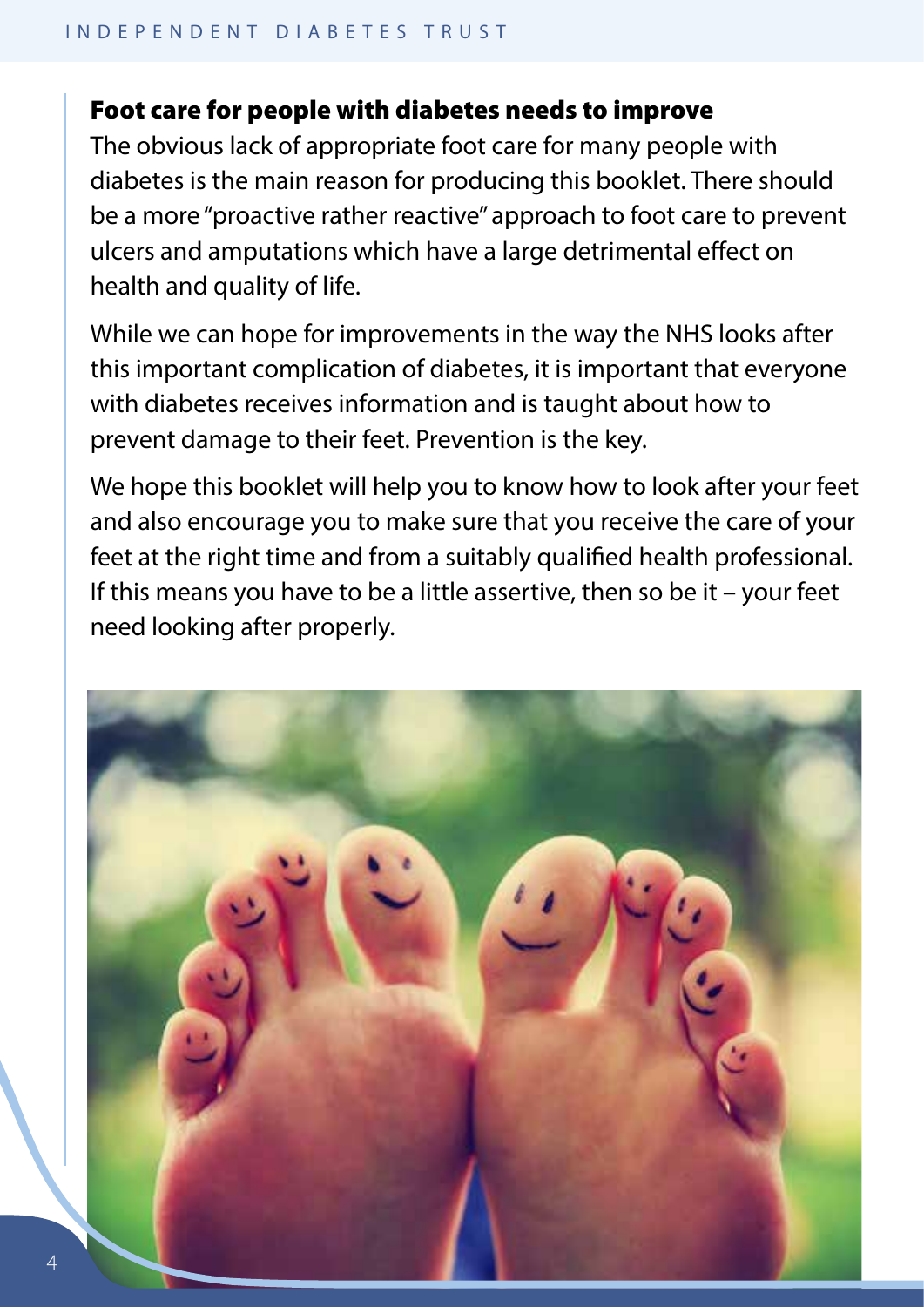# **Facts**

## **Diabetic foot complications – the reasons to look after your feet**

- Around 10% of people with diabetes will have a diabetic foot ulcer at some point in their lives – this is about 400,000 people. A foot ulcer can be defined as a local injury to the skin and/or underlying tissue, below the ankle.
- Currently 300 new ulcers are diagnosed every day in the UK.
- 130 amputations take place each week, 80% of which are preceded by a diabetic foot ulcer. It is estimated that 80% to 85% of these amputations are preventable. (NICE)
- After a first amputation, people with diabetes are twice as likely to have a subsequent amputation as people without diabetes. (NICE)
- Amputations and ulcers have a huge detrimental effect on the quality of life and up to 70% of people die within 5 years of an amputation and 50% die within 5 years of developing a foot ulcer. (NICE)
- People with diabetic foot ulcers have been found to have fewer cognitive skills than people with diabetes without this complication, so they may face greater challenges in self-managing their foot care.
- In some areas of England people are twice as likely to undergo diabetes-related amputations as the national average. In some areas, there are as many as 4.9 amputations per 1,000 people with diabetes each year compared to the national average of 2.6 per 1,000.

(https://www.diabetes.org.uk/About\_us/News/Poor-diabetes-footchecks/Footcare-survey-results/ Accessed 17/06/15)

• In 2013/14, the cost of diabetic foot ulcers and amputations to the NHS in England was an estimated £1 billion (Hex et al 2012).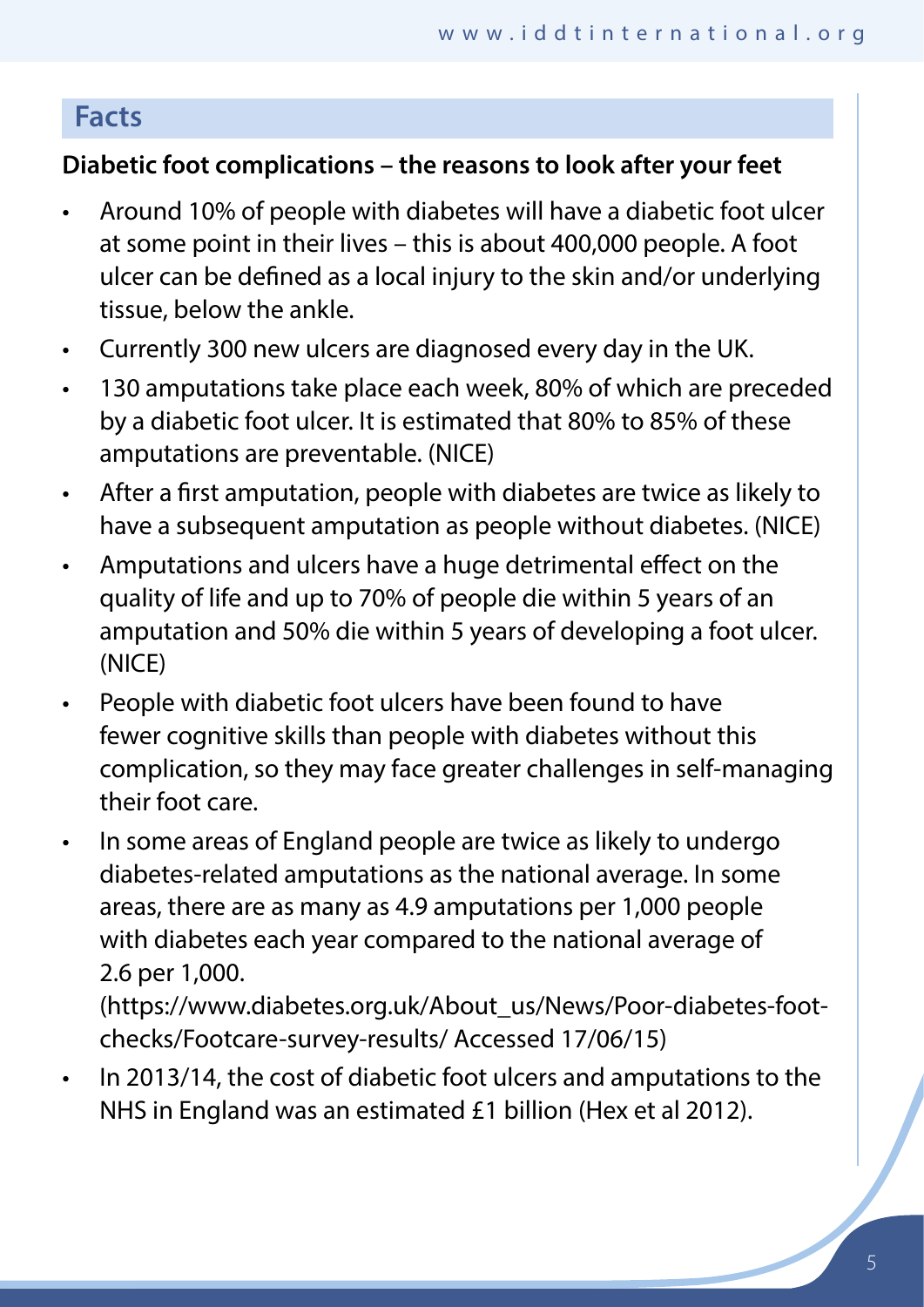# **NICE Guidance**

**The National Institute for Health and Clinical Excellence (NICE) issues guidelines on treatments that should be provided by the NHS. In the present system this means by your local Clinical Commissioning Group (CCG). So it is important that you are aware of the NICE recommended treatment so that you can ensure that you receive proper care and treatment of your feet, wherever you live.** 

## The key recommendations from the NICE guidance 'Diabetic foot problems: prevention and management, NG 19'

- Everyone with diabetes should be informed of their level of risk of developing foot ulcers and supplied with advice about basic foot care, footwear, blood glucose management, signs of infection and who to contact if a foot emergency occurs.
- Children under 12, their family and carers should be advised on good daily care, warning signs of infection and who to contact if they have concerns. Those aged 12-17 years should have their feet screened annually or whenever a problem occurs.
- Everyone with diabetes should have an annual foot screening.

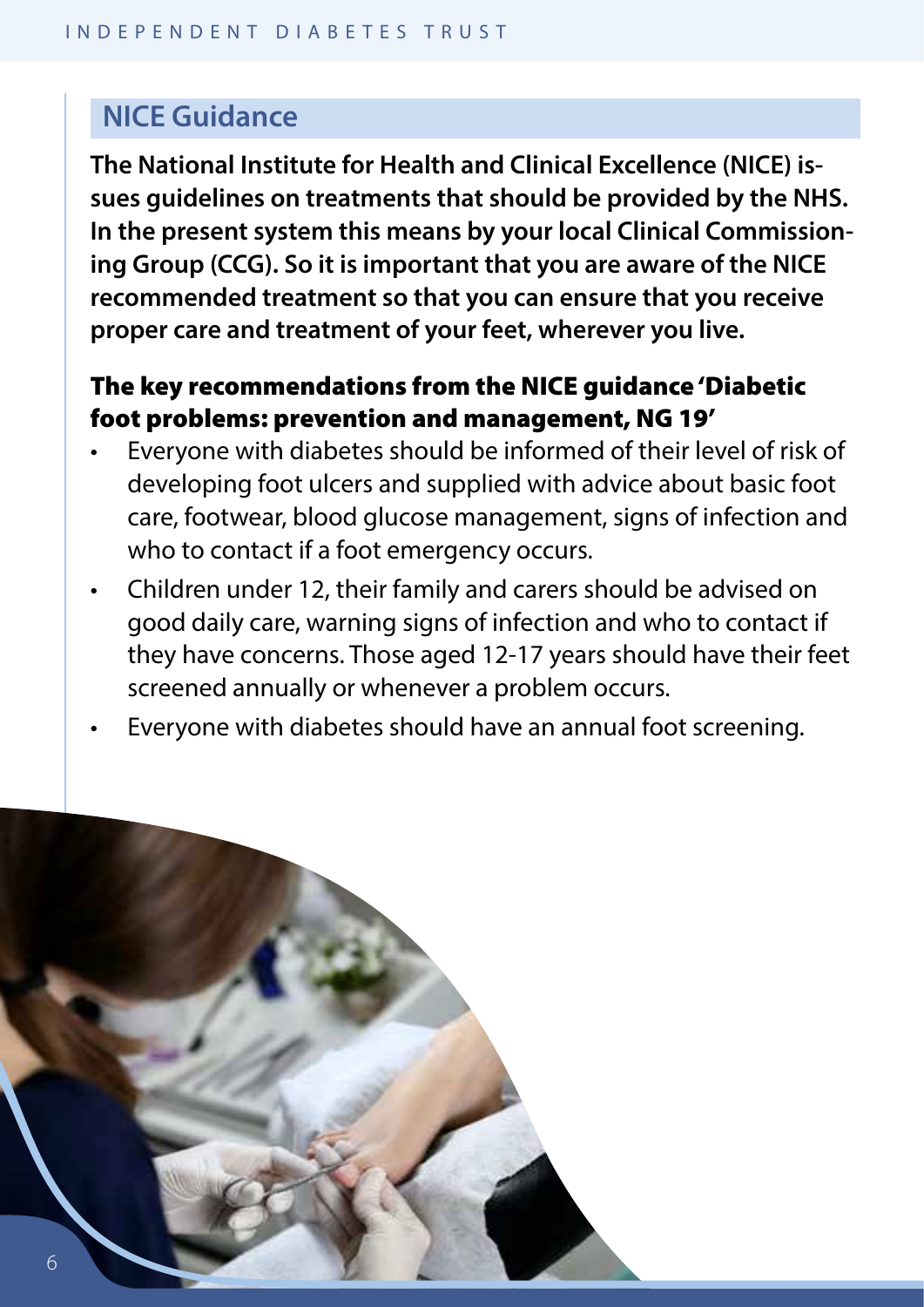# **Damage to nerves and blood vessels**

#### Damage to nerves

From early diagnosis of diabetes, most people should be told to look after their feet because of the risks that long-term diabetes or poorly controlled diabetes can cause nerve damage. This is just one form of diabetic neuropathy but probably the most common and well known form.

Neuropathy means damage to the nerves supplying any part of the body but it is usually divided into two categories:

- Peripheral neuropathy affects the nerves supplying the skin and muscles.
- Autonomic neuropathy affects the nerves supplying the organs such as the bladder, bowel or heart. It can also damage the nerves responsible for controlling blood pressure, sexual function etc.

Neuropathies also fall into two broad groups:

- Diffuse neuropathy affecting many nerves either the sensory or the autonomic nerves. This is the most common form and is the one that can affect the feet.
- Focal neuropathy affecting individual nerves for example, this is the type that can cause impotence.

## Symptoms of neuropathy affecting the feet or hands:

- Tingling or buzzing in the feet [parathesia] which is often worse at night making sleep difficult.
- Pins and needles [dyesthesia] which can become intense pain or an intense burning sensation, sometimes described as painful numbness. It can be intermittent or constant according to how much nerve damage there is and which nerves are affected.
- Muscle pain is different from the above in that it is more diffuse and more like cramp.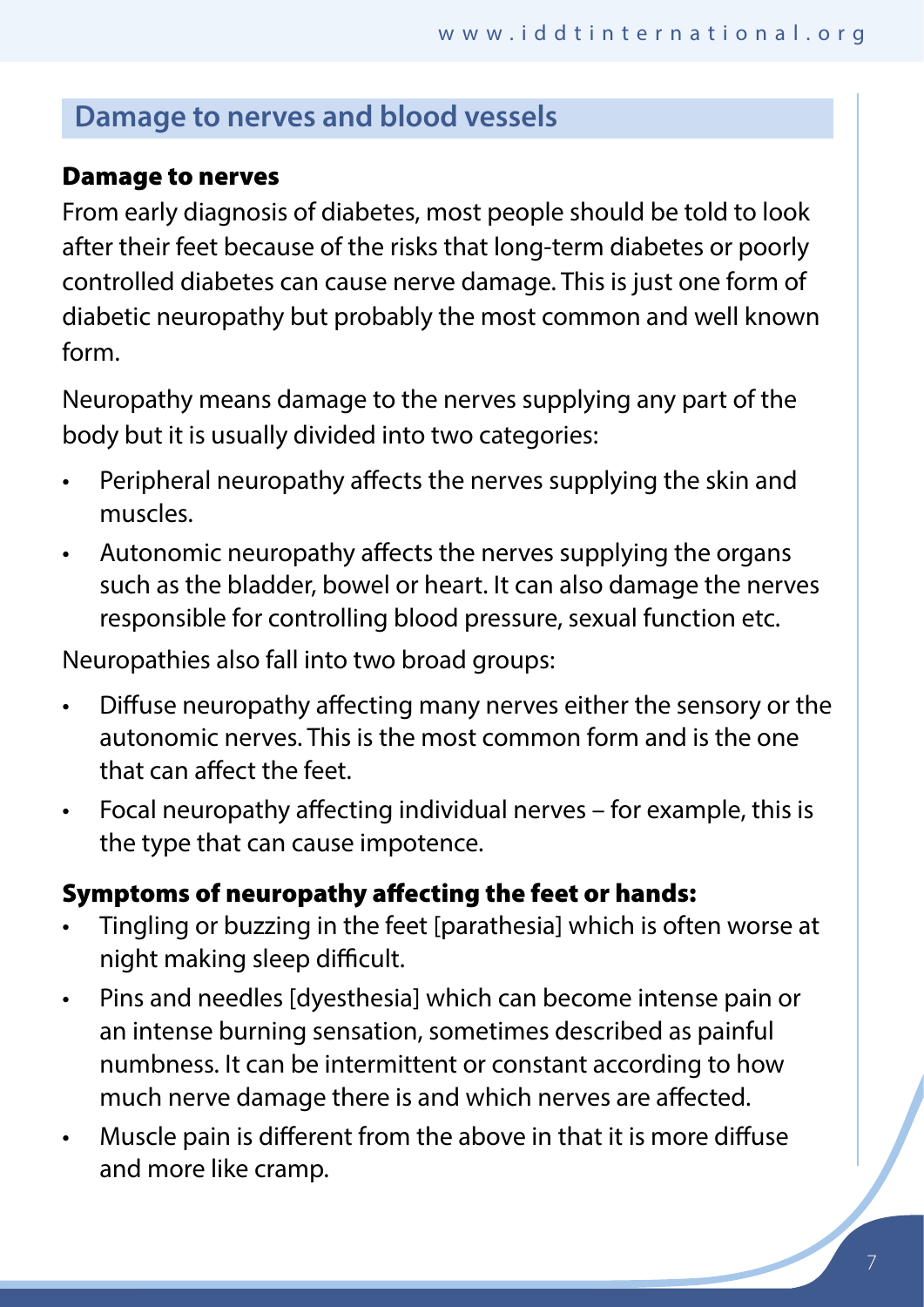- Loss of temperature perception the hands and feet are less sensitive to heat and can be very sensitive to cold
- Exaggerated sensitivity in the skin [called hyperesthesia] an unpleasant sensitivity to skin stimulation, just wearing socks or tights can be very irritating to the skin. It seems like an allergic reaction but there are no changes in the appearance of the skin and nothing to actually see. Just minor damage to the skin can be very painful.

# Drug treatment options for neuropathy

The latest information on drug treatment options for neuropathy appears to be the following:

- Antidepressants
- Anticonvulsants
- Selective serotonin reuptake inhibitors
- Narcotic analgesics
- Topical agents such as capsaicin and lidocaine patches.

**Note:** The reason for prescribing antidepressants for neuropathy is based on the suggestion that it might inhibit the pain pathways in the central nervous system. [Drugs and Therapeutics Bulletin April 2007].

When a simple painkiller, such as paracetamol, is ineffective in treating painful neuropathy, the next treatment may be with a tricyclic antidepressant, such as amitryptyline. Other options are available including duloxetine [sold as Cymbalta and Yentreve] which has been specifically approved for peripheral neuropathic pain. It is recommended that its use is assessed 2 months after starting treatment and then 3 monthly. The trials carried out with duloxetine showed that there was a significant reduction in pain when compared to a placebo [dummy pill].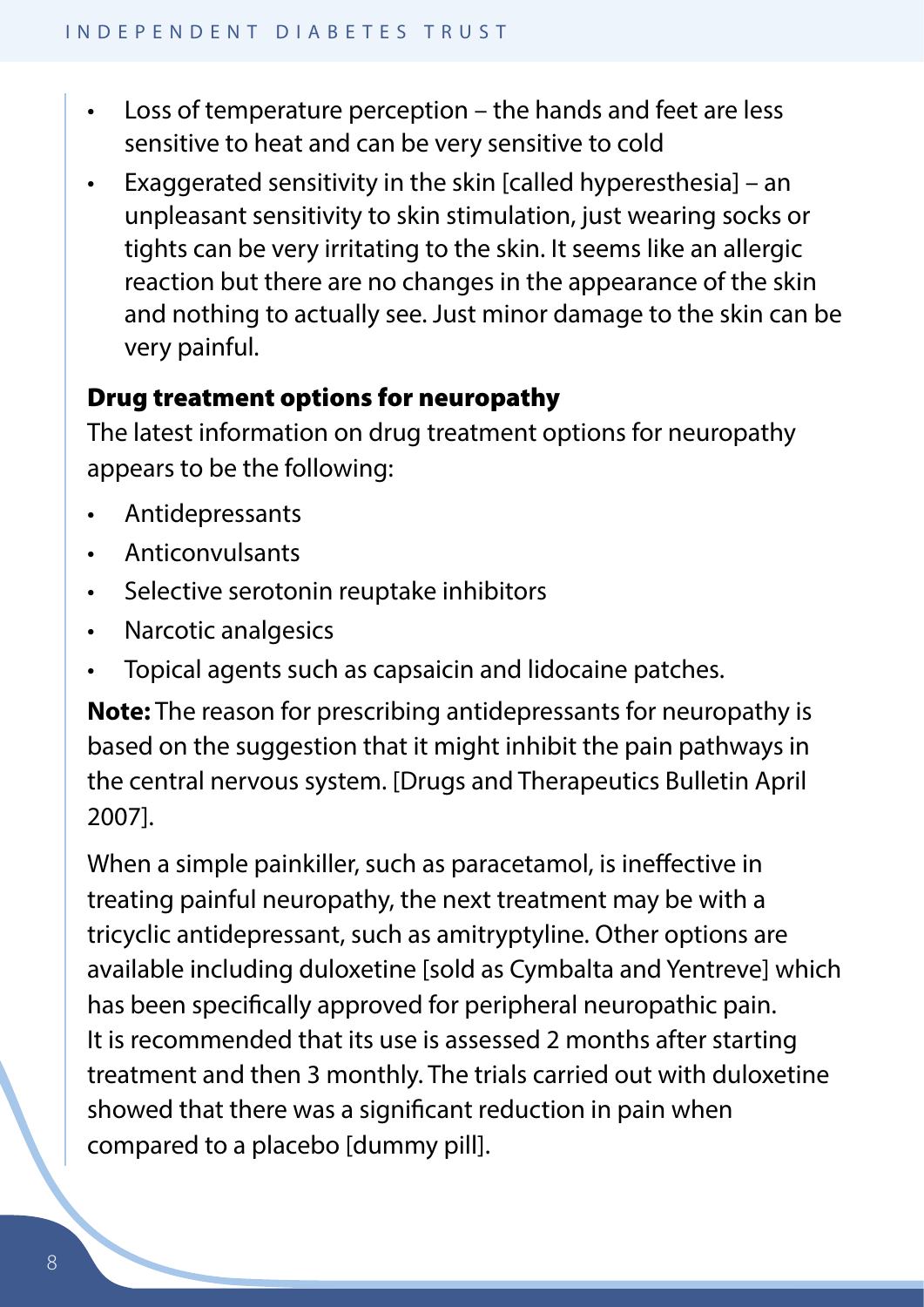**You should explore all these options, or a combination of them, with your doctor before going down the easy and obvious route of taking large doses of painkillers.** 

## Damage to blood vessels

In addition to neuropathy, people with diabetes can also develop foot problems because of damage to blood vessels in the feet and legs. This may mean that less blood gets to the skin, muscles and tissues. A poor blood supply to the feet means that any injuries will not heal as quickly as expected.

Changes to the blood supply can cause the following symptoms:

- Cramp in the calves,
- Shiny, smooth skin,
- Loss of hair on the feet and legs,
- Thickened toenails,
- Cold, pale feet,
- Change in the colour of the skin of the feet,
- Wounds or sores,
- Pain in your feet, especially when you put them up, such as going to bed, and which improves when you put them down.

There is also a condition called limb ischaemia which is a severe obstruction of the arteries which markedly reduces blood flow to the extremities (hands, feet and legs) and has progressed to the point of severe pain and even skin ulcers or sores. The pain caused by this can wake up an individual at night.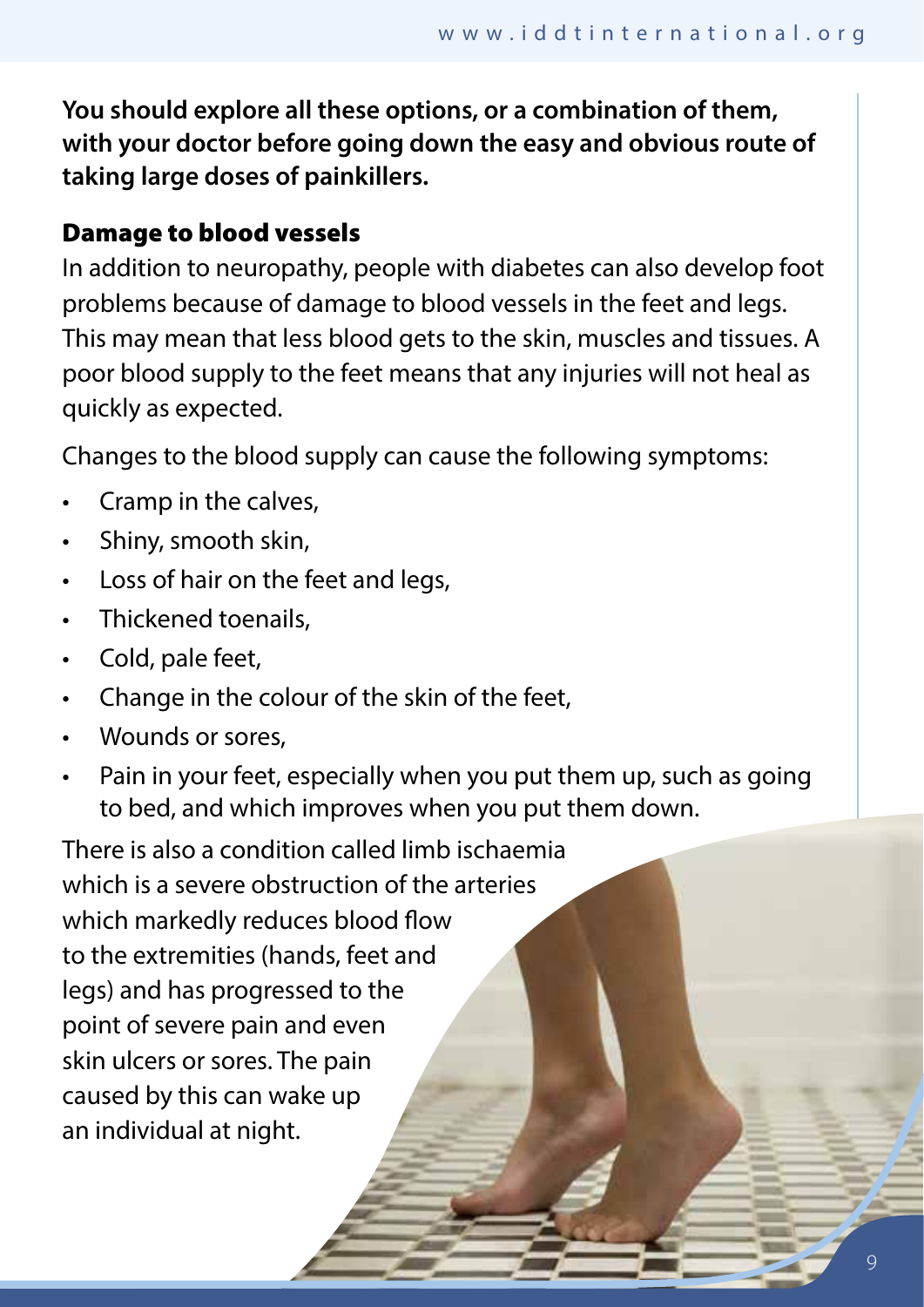# **Looking after your feet**

Care of the feet is very important for people with diabetes because of the risk of diabetic peripheral neuropathy and of possible blood vessel damage. Systematic and regular foot care has been shown to reduce ulceration and limb loss by up to 50%. Almost half of all diabetesrelated admissions to hospital are for problems related to the leg and foot.

**Prevention is always better than cure and there are three ways to look after your feet.**

#### Check your feet

Once diagnosed with diabetes, you should check your feet every day, even if they look healthy, and your feet should be checked regularly by health professionals.

This is something that you may not have done automatically before diagnosis, so here are some tips to help you to remember.

- Choose when and where you are going to check your feet each day, for instance, it could be when you get up in the bedroom or after a shower in the bathroom.
- Try to check your feet at the same time and in the same place every day to help you remember. If you find this difficult, use reminders such as a post-it note on the mirror or set a reminder on your mobile phone.

## **There are some areas of the feet where the skin is more at risk:**

- The ball of the foot. You can use a sole mirror, see page 26 if you can't manage to look at the soles of your feet.
- Areas where the bones may stick out, such as bunions or hammer toes.
- Places where shoes or socks may rub.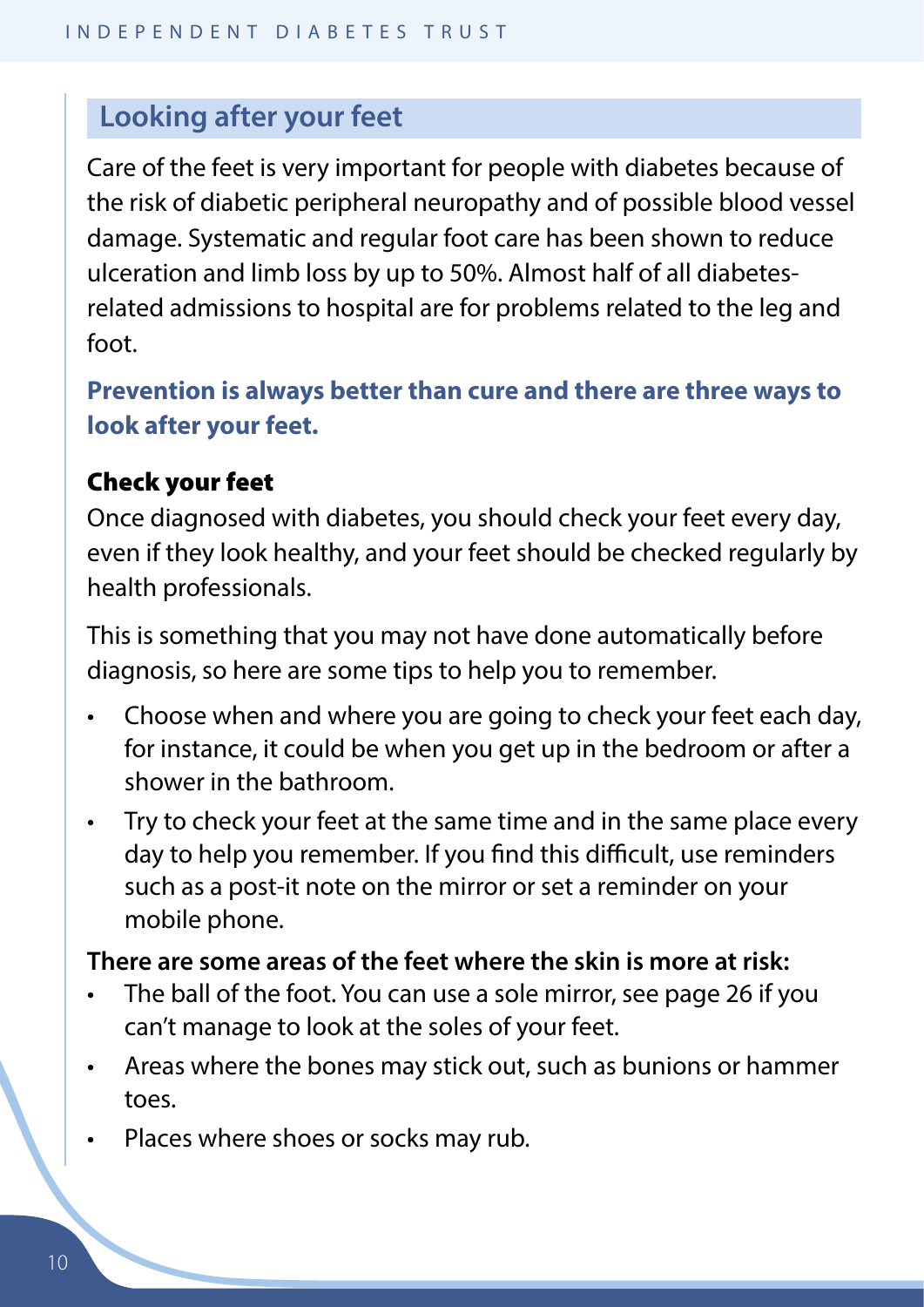## **The changes to your feet you are looking for**

Foot problems can start due to an injury such as a cut, a blister caused by shoes rubbing, a burn / scald or hard skin. These injuries can take a long time to heal in people with diabetes and the wounds can sometimes become infected.

You should check for:

- swellina.
- redness or any changes in the colour of the skin, for example, pale or bruised skin,
- cuts or blisters.
- pain,
- fluid coming from a wound.

#### Wash your feet

- You should wash your feet daily in warm, soapy water making sure that the water is not too hot, especially important if you have lost the feeling in your feet. You can check by dipping your elbow in the water or by using a bath alert, see page 28.
- Don't soak your feet for too long in the bath as this can cause them to be easily damaged.
- Dry your feet well but gently, especially between your toes to prevent infections, such as athlete's foot, and avoid 'sawing'.

#### Use a moisturiser

- Use a moisturiser after you have dried your feet to keep the skin of your feet supple.
- Rub the moisturiser into the main parts of your feet, underneath and on top.
- Do not use moisturiser between your toes because it will make the skin there too moist.
- If you use talc, only use a small amount to avoid it clogging up and increasing the risk of infection.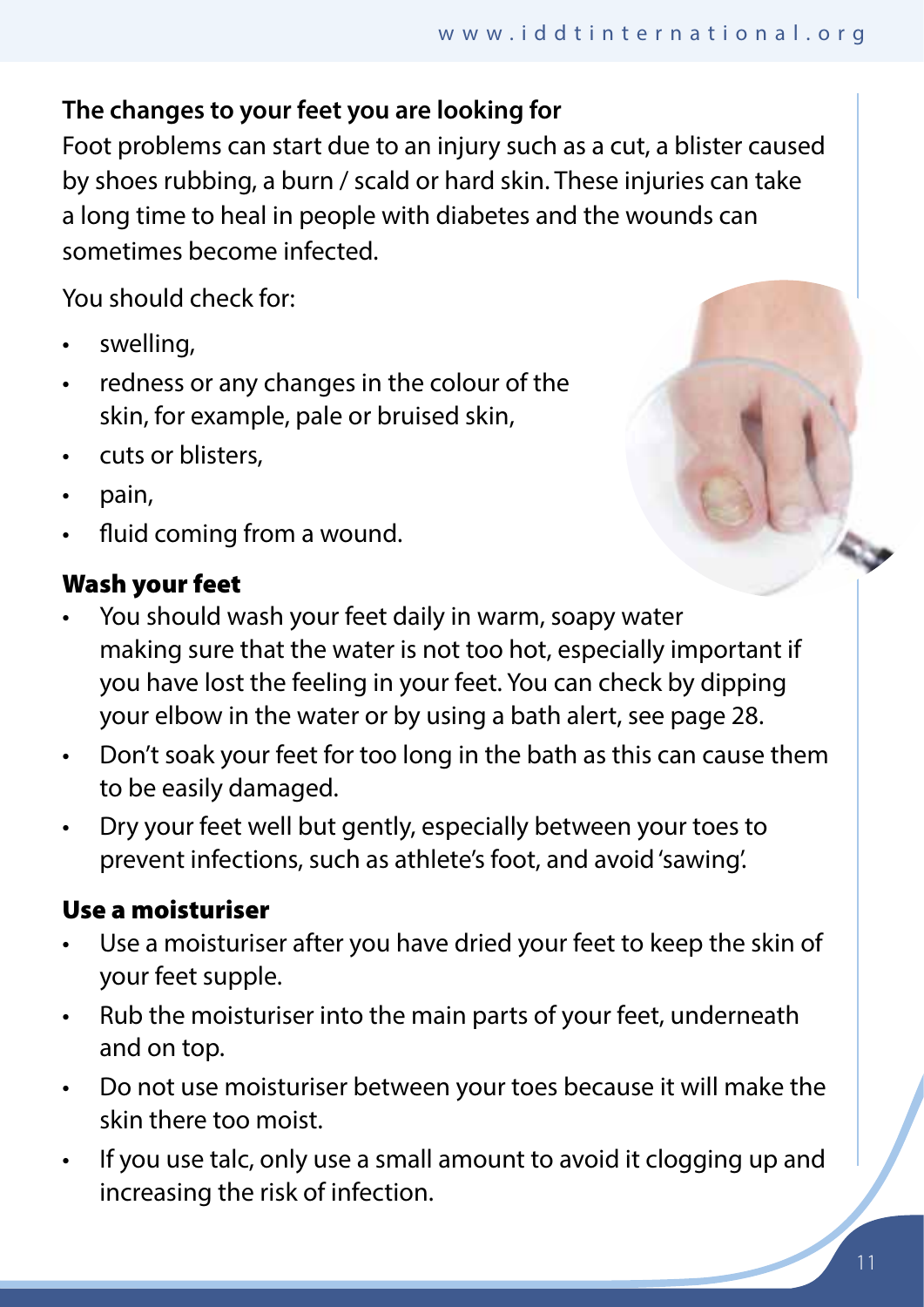#### **ADVICE ON CUTTING YOUR TOENAILS**

If you have been advised by your consultant or your GP not to cut your toenails yourself, then you should see a podiatrist.

However, if there is no reason why you should not cut your toenails, then here is the way you should do it:

- Follow the shape of the toe when cutting.
- Leave no sharp edges.
- Nails are for protection, so do not cut them too short.
- Never cut down the sides.
- If you have in-growing toenails or you suspect a nail infection, don't treat it yourself, see a podiatrist.

# **THE GOLDEN RULES FOR LOOKING AFTER YOUR FEET**

- Never go barefoot.
- Wear good fitting shoes not tight or worn.
- Break in new shoes gradually and make sure they don't rub.
- Keep your feet dry, especially between the toes.
- If you need to use talc, use it sparingly.
- Moisturise your skin so that your feet do not get dry or cracked.
- Cut your toenails straight across, not deep into the corners.
- Wash your feet daily using lukewarm water.
- Do not use heating pads, hot water bottles, iodine, Epsom salts or alcohol.
- Check your feet every day and if there are any problems see your doctor or podiatrist.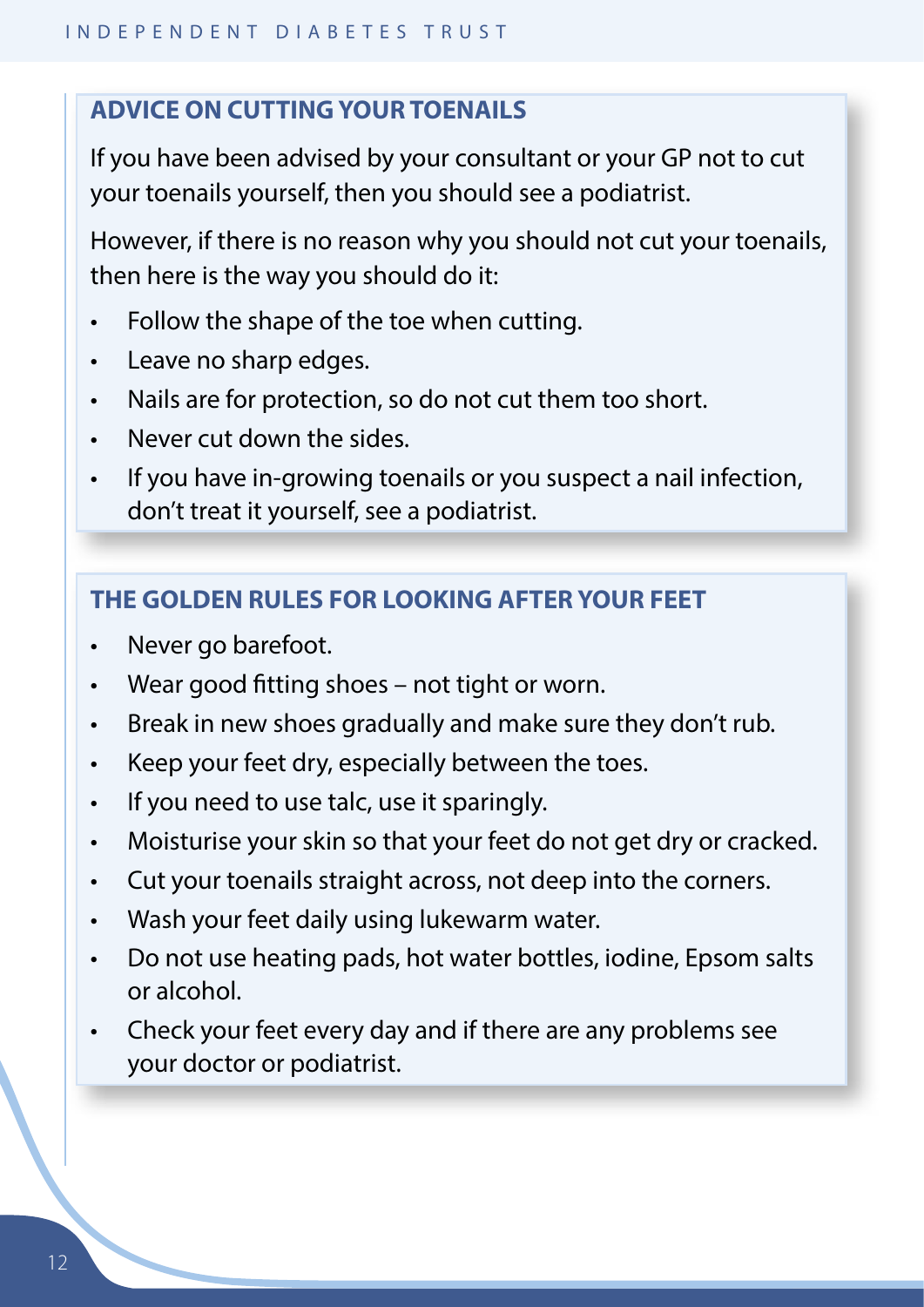#### Just a note about beauty treatments

#### **Nail varnish**

You can use nail varnish but if you use it all the time, you will not be able to see any problems or infections with your nails. It is sensible to remove the varnish and reapply it regularly so that you can inspect your nails.

#### **Pedicures**

You can have a pedicure but make sure that you use someone that is well qualified and that you inform them that you have diabetes when you make the appointment.

#### **Foot spas**

If you have been informed by a health professional that you have nerve damage to your feet, then you should not use foot spas. If you do use foot spas, then check that the water is not too hot and don't soak your feet for a long time.

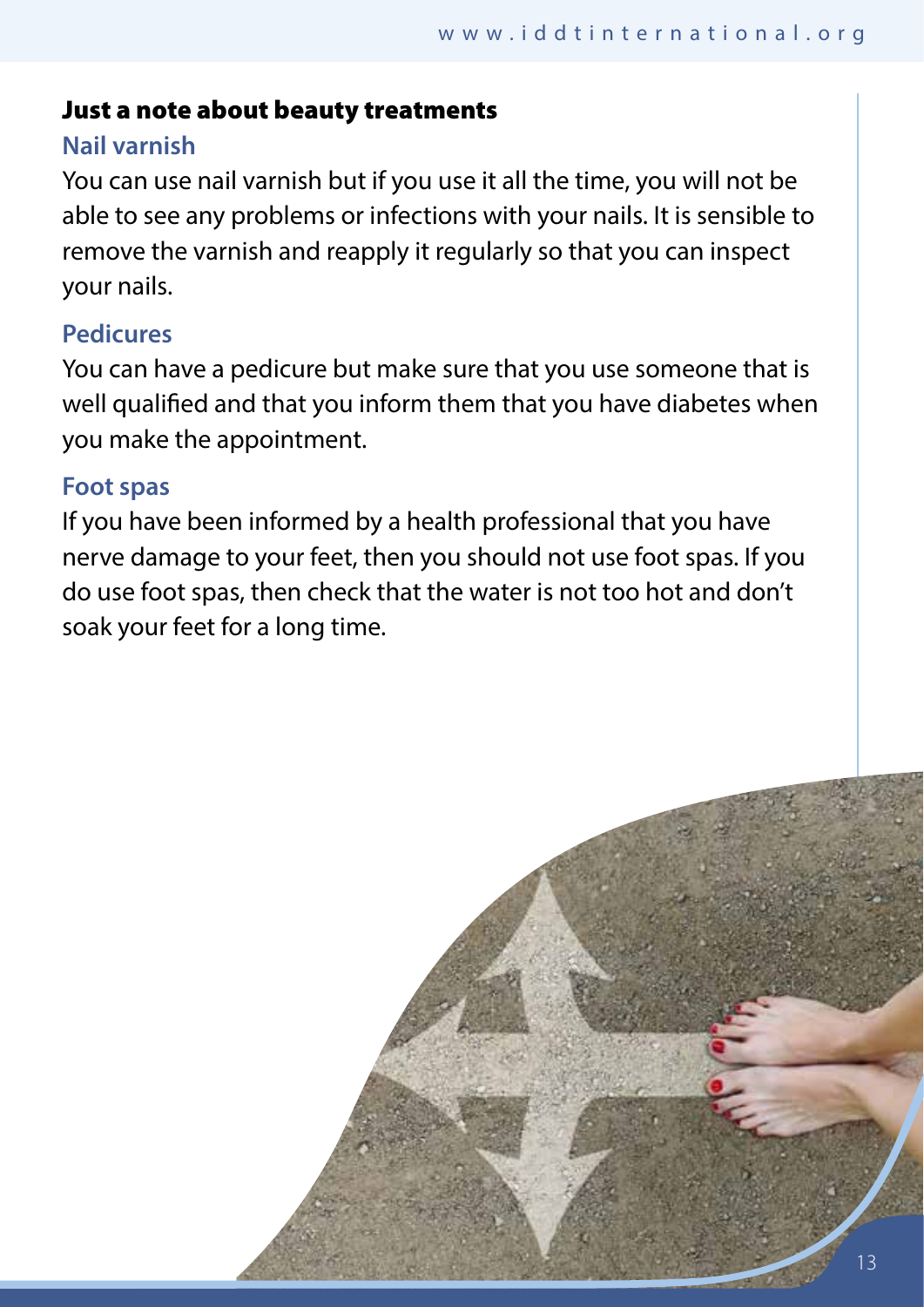# **Your annual foot check by a health professional**

As said above, everyone with diabetes should have an annual check of their feet. This should be conducted by your GP, practice nurse or podiatrist as part of your diabetes annual review. It is to check the skin, nerve supply and circulation to your legs and feet.

You should have to remove your shoes and socks or tights:

- Your feet should be checked for corns, calluses and any changes in shape.
- Your feet should be tested for any numbness or loss of sensation with a tuning fork or plastic strand.
- Your shoes should be looked at to make sure they are not causing any problems, such as sore areas from rubbing.
- At the end of the examination, you should be told the results and your level of risk of foot problems, what this means and what you should do next. If you are at increased risk of foot problems, then you should be referred to the Foot Protection Service.

#### When should people with diabetes have their feet checked?

- At diagnosis and then annually for people at low risk.
- Frequently (every 3 to 6 months) for people who are at moderate risk.
- More frequently (every 1 to 2 months) for people at moderate or high risk if there is no immediate concern.
- Very frequently (every 1 to 2 weeks) for people at high risk if there is immediate concern.
- More frequent assessments may be necessary for people at moderate or high risk who are unable to check their own feet.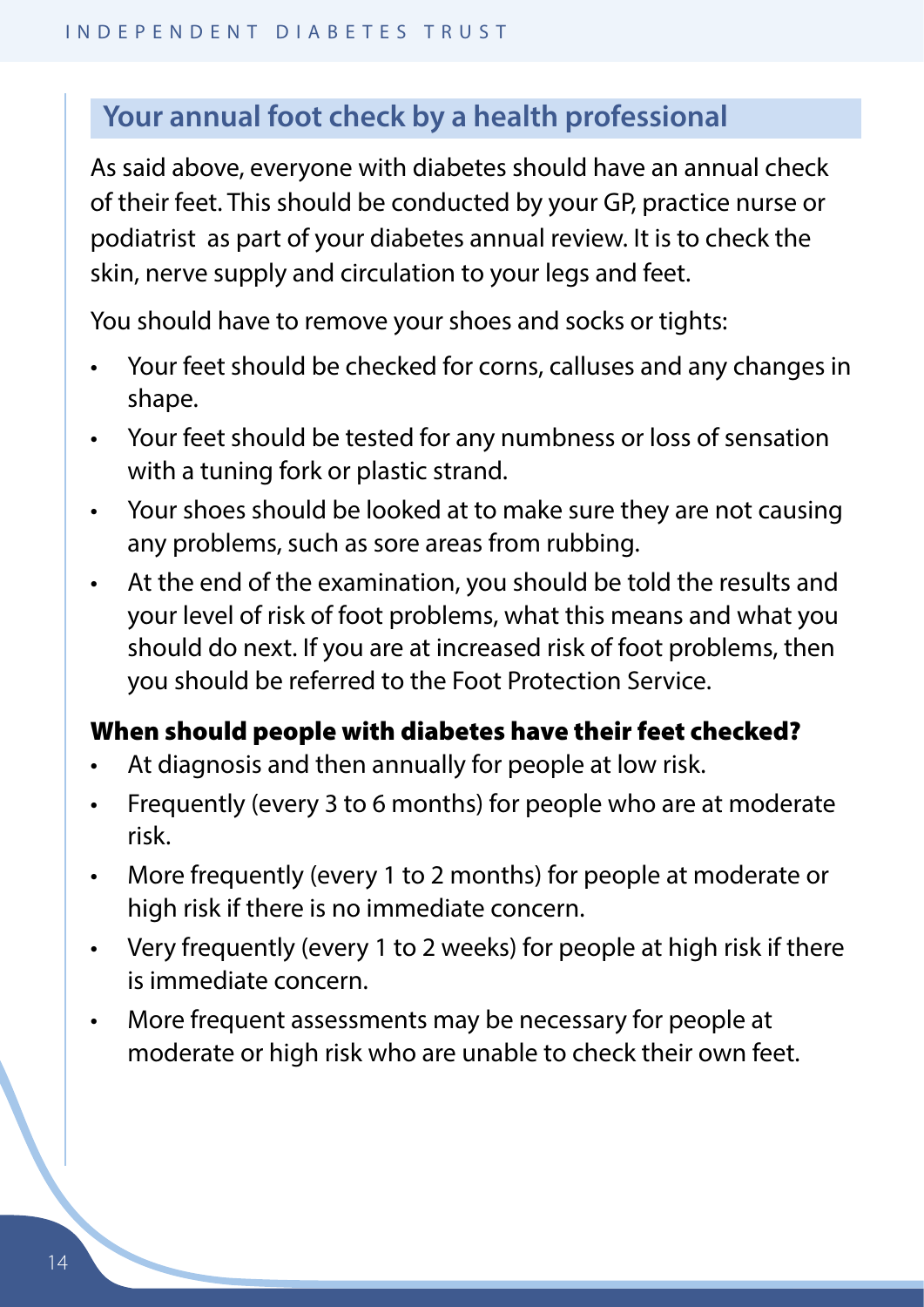#### Definitions of risk are:

**Low risk**

• no risk factors present except callus alone

#### **Moderate risk**

- deformity
- neuropathy
- non-critical limb ischaemia (reduced blood flow)

#### **High risk**

- previous ulceration
- previous amputation
- on renal replacement therapy
- neuropathy and non-critical limb ischaemia together
- neuropathy in combination with callus and/or deformity
- non-critical limb ischaemia in combination with callus and/or deformity

#### **Ulcerated foot/foot emergency**

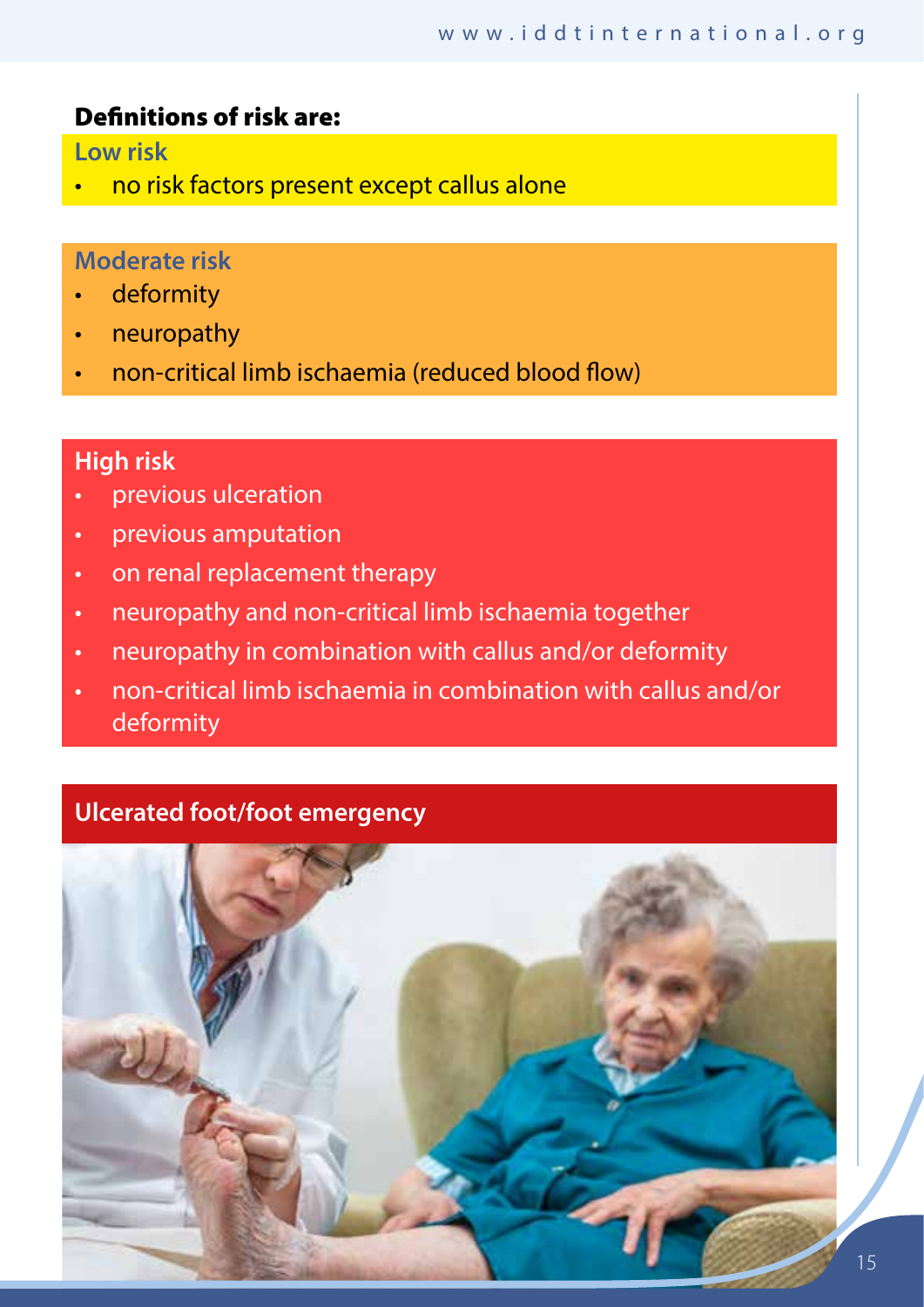## When problems occur, diabetes foot care is treated by the following services, as defined by NICE:

**Foot protection service** is usually based in a health centre or GP clinic. It provides foot care for people with diabetes, preventing diabetic foot problems and dealing with foot problems that don't need to be treated in hospital. It should be led by a podiatrist with special training in diabetic foot problems.

**Multi-disciplinary foot care service** is usually based at a hospital and specialises in treating more severe diabetic foot problems. It is made up of different healthcare professionals who work together to deliver care. This should include diabetologists, podiatrists and diabetes nurse specialists, as well as other healthcare professionals with expertise in treating and managing diabetic foot problems.

# People with an active foot problem should be referred to the Multi-Disciplinary Team (MDT) within 1 working day, or 24 hours if in hospital.

#### **Active foot problems are:**

- ulceration
- spreading infection
- critical limb ischaemia
- gangrene,
- if there is suspicion of Charcot foot (see page 22) or an unexplained hot, red, swollen foot with or without pain.

People who have a moderate or high risk of developing a foot ulcer should be referred to the foot protection service within 2–4 weeks for those at high risk and within 6–8 weeks for those at moderate risk.

Note: the full NICE guidance can be found at *http://www.nice.org.uk/guidance/ng19*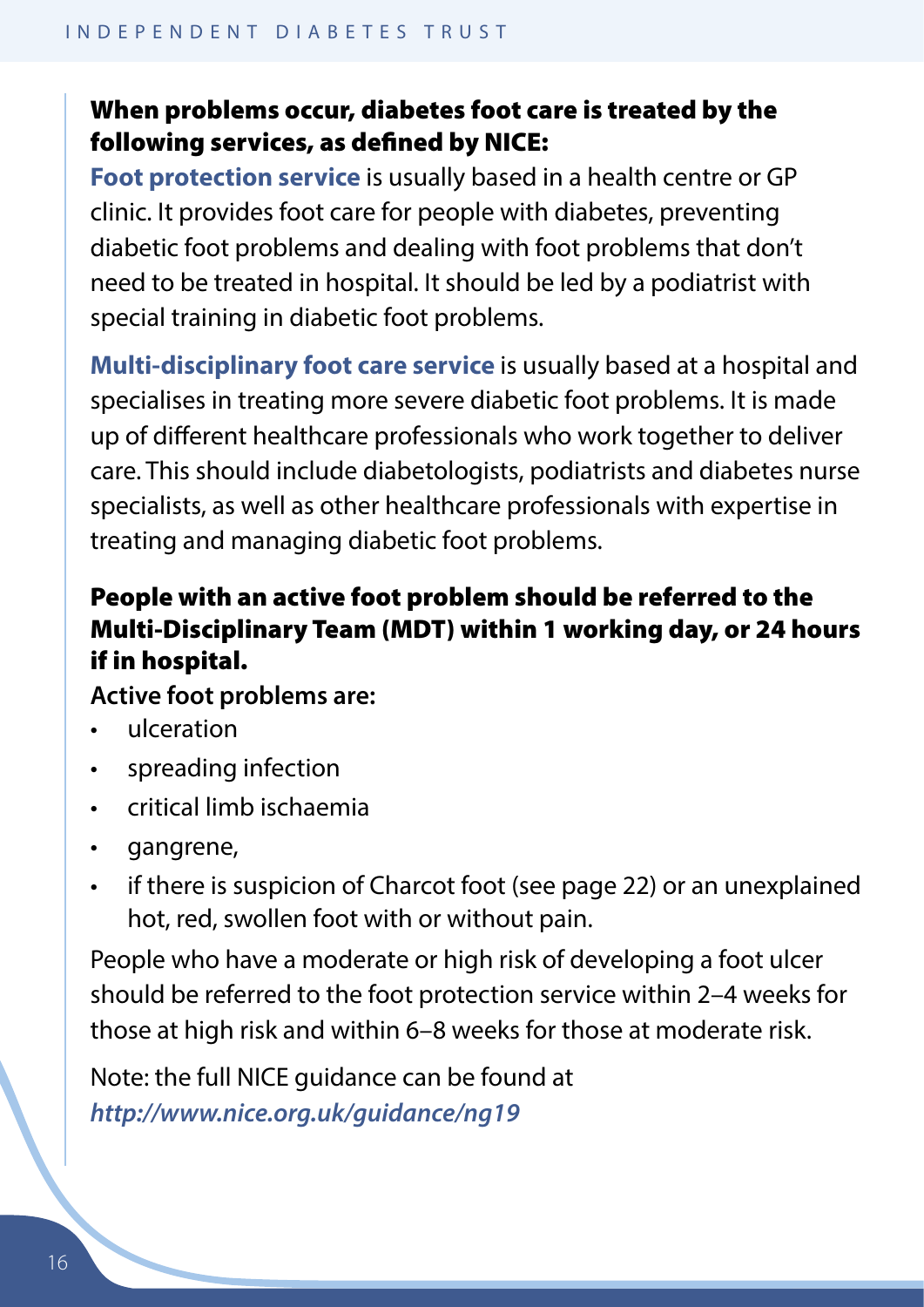# **Who are the health professionals that look after your feet?**

The answer to this should be simple, a podiatrist, previously called a chiropodist. However, it is not quite so simple and below is an explanation of the different levels of qualifications.

# What is the difference between a podiatrist and a chiropodist?

In the UK the name of podiatry replaced chiropody in 1993 because this is the internationally recognised name.

# Qualifications of a podiatrist

A registered podiatrist has to complete and pass a full time honours degree in podiatry [BSc Hons]. There are also approved 4.5 year parttime courses. A podiatrist must be registered with the Health and Care Professions Council [HCPC].

# So what do the letters of qualifications mean?

**DPodM or BSc(Podiatry) –** the podiatrist has completed a full training course in podiatry at an approved institution. Originally this course was a diploma in podiatric medicine - DPodM but was later changed to a degree course.

**SRCh (State Registered Chiropodist) –** since July 9th 2003 this title has become defunct although it is still used by many podiatrists for the time being as the general public may still see it as a sign that the podiatrist is fully qualified.

**MChS or FChS –** the podiatrist is a member or fellow of The Society of Chiropodists and Podiatrists. A practicing member of this society is assured of having professional indemnity insurance cover.

**F.C.Pod(S)** – this is a further qualification in surgery that 17 and 17 and 17 and 17 and 17 and 17 and 17 and 17 and 17 and 17 and 17 and 17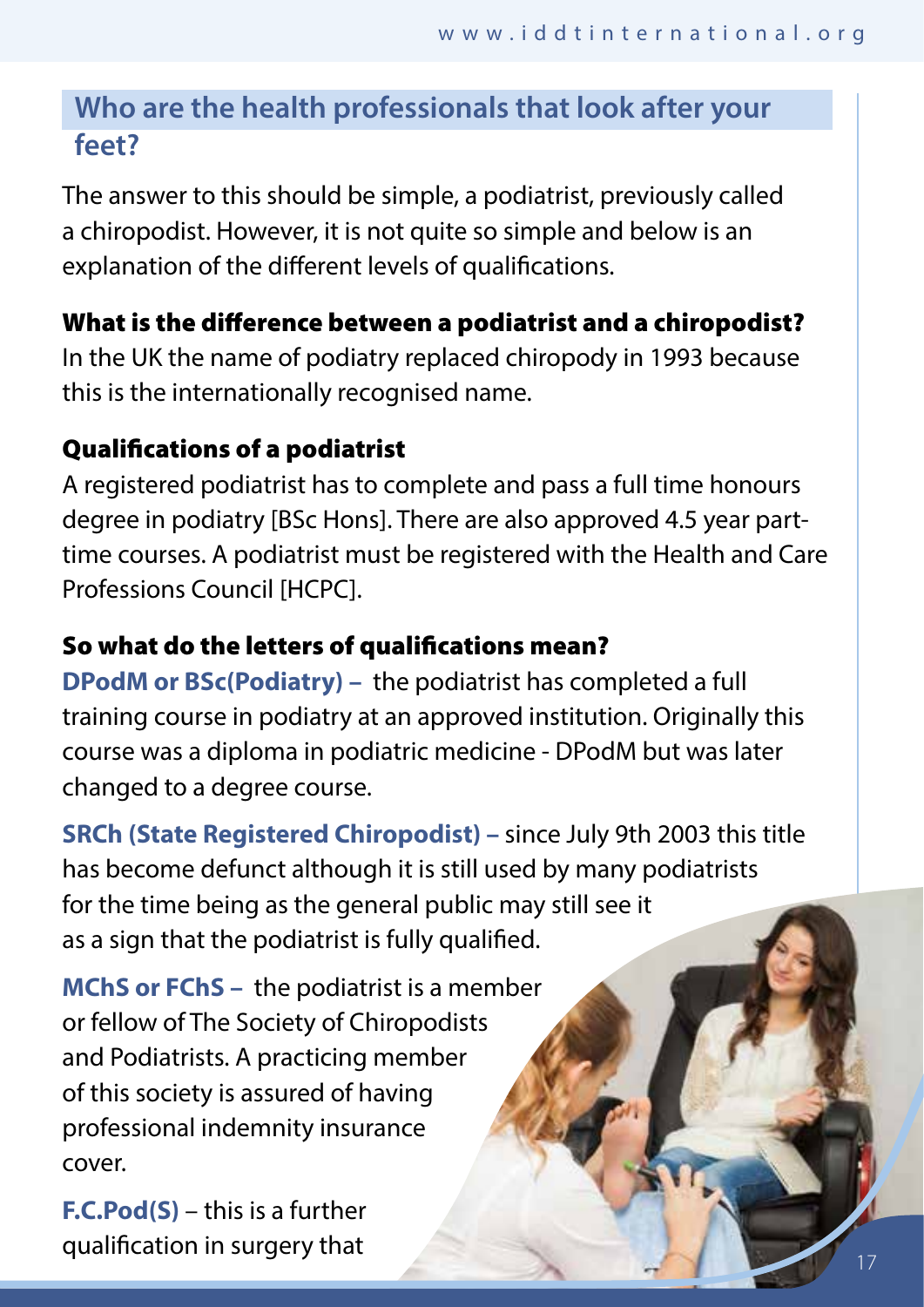some podiatrists may have but the qualifications above are suitable for the majority of foot problems.

## So why is there confusion?

If you see a podiatrist through the NHS, then they are fully qualified because this is a requirement for employment of podiatrists in the NHS.

Registration with the Health and Care Professional Council [HCPC] ensures the practitioner meets certain minimum standards of education but it does not guarantee that the podiatrist or chiropodist has completed an approved course. This is because in 2003 the HCPC replaced the old registration organisation and at that time it let people register who had been working privately as an unregistered podiatrist for at least 3 years - a process known as grandfathering. So not all podiatrists have completed a degree course.

So now you know who's who, you can ask if the podiatrist is HCPC registered and then if they have a degree or 3 year diploma in podiatry (BSc or DPodM). If there is a reluctance to answer or that they simply insist that they are 'fully qualified', it could mean that they are not.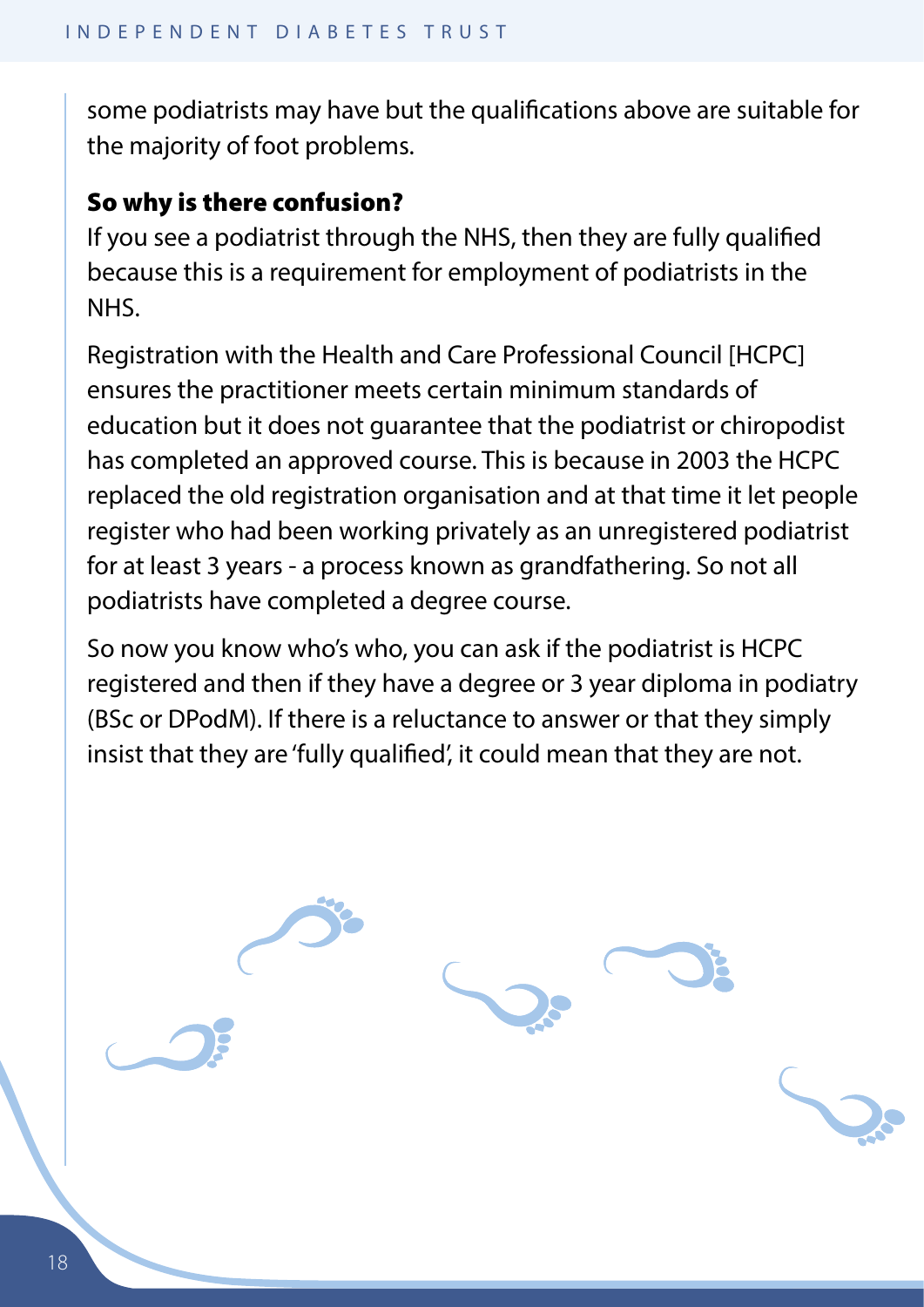## Then there's a 'Foot Health Practitioner'

People who have previously used the term chiropodist or podiatrist but who have not gained HCPC registration because they were not eligible have adopted the title 'Foot Health Practitioner'. This title is not protected in law which means that anyone can use it regardless of training levels. Courses are available that offer a total of only 11 days practical tuition, after which students will call themselves 'Fully trained and qualified Foot Health Practitioners' and will often advertise the same medical treatments as those offered by Podiatrists. They should NOT be confused with fully qualified podiatrists.

**Remember!** Podiatry should be your first port of call if you have a foot problem. You do not need a referral from your GP to seek a private consultation. If your GP needs to be involved your podiatrist should contact them after your initial assessment.

# In Scotland

People with diabetes across Scotland are to receive new foot checks in hospital. The new checks, ('CPR for Feet') aim to identify patients with foot ulcers or those at risk of developing them. The new 'CPR for Feet' programme will offer new foot care checks in hospital to everyone with a diagnosis of diabetes to determine their risk of developing foot disease, and gives them the information and support that they need to reduce that risk.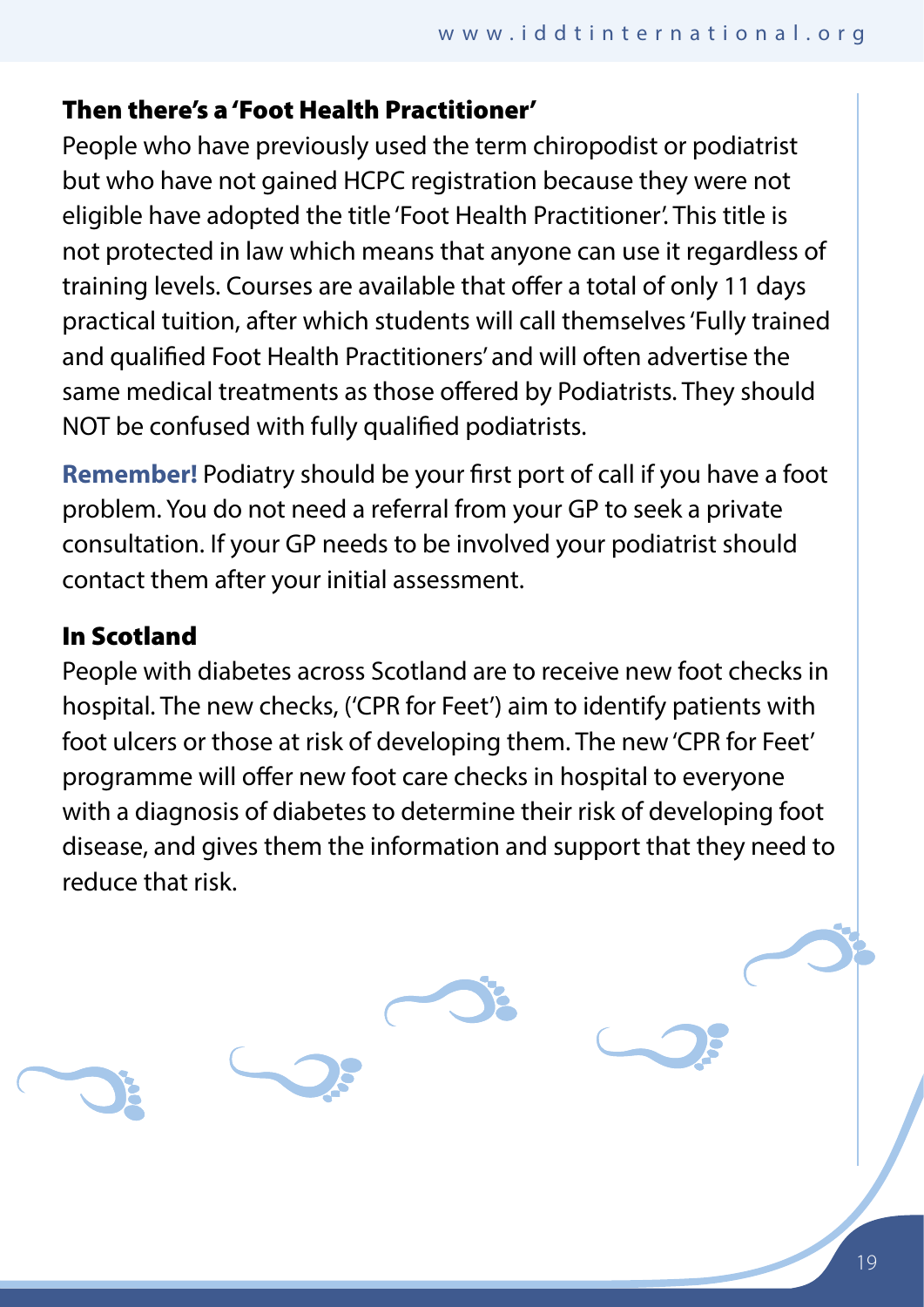# **Conditions that can affect the feet**

**There are various conditions that can affect the feet and for people with diabetes, it is especially important that you are aware of these conditions so that you know what to look for when you inspect your feet.**

#### Diabetic foot calluses

Where there is extra or constant pressure on the feet, hard skin builds up and these areas of thickened skin are often called calluses. For instance, if the arch of the foot drops or the toes curl under, this will put pressure on different parts of the foot and can cause a build-up of hard skin.

Calluses protect the foot because without the layer of thickened skin, pressure or friction can cause an open wound. However, in people with diabetes and peripheral neuropathy, calluses may be covering up a much deeper wound or ulcer. The presence of calluses can prevent healing and can also create increased pressure from footwear or walking differently for those with a neuropathic diabetic foot. If neglected and allowed to accumulate, calluses can cause pressure necrosis (dead tissue) and ulceration of the underlying tissues.

There is a link between calluses and ulcers - callus formation preceded the formation of ulcers in 82% of people with diabetic foot ulcers. (Sage et al. in 2001)

#### **Management of calluses**

As calluses can hide a developing ulcer, it is very important that they are managed appropriately. There are danger signs that a callus is becoming pre-ulcerative, such as speckles of blood within the callus.

The best approach is prevention through (i) the use of proper footwear and orthotics to reduce friction and (ii) regular screening.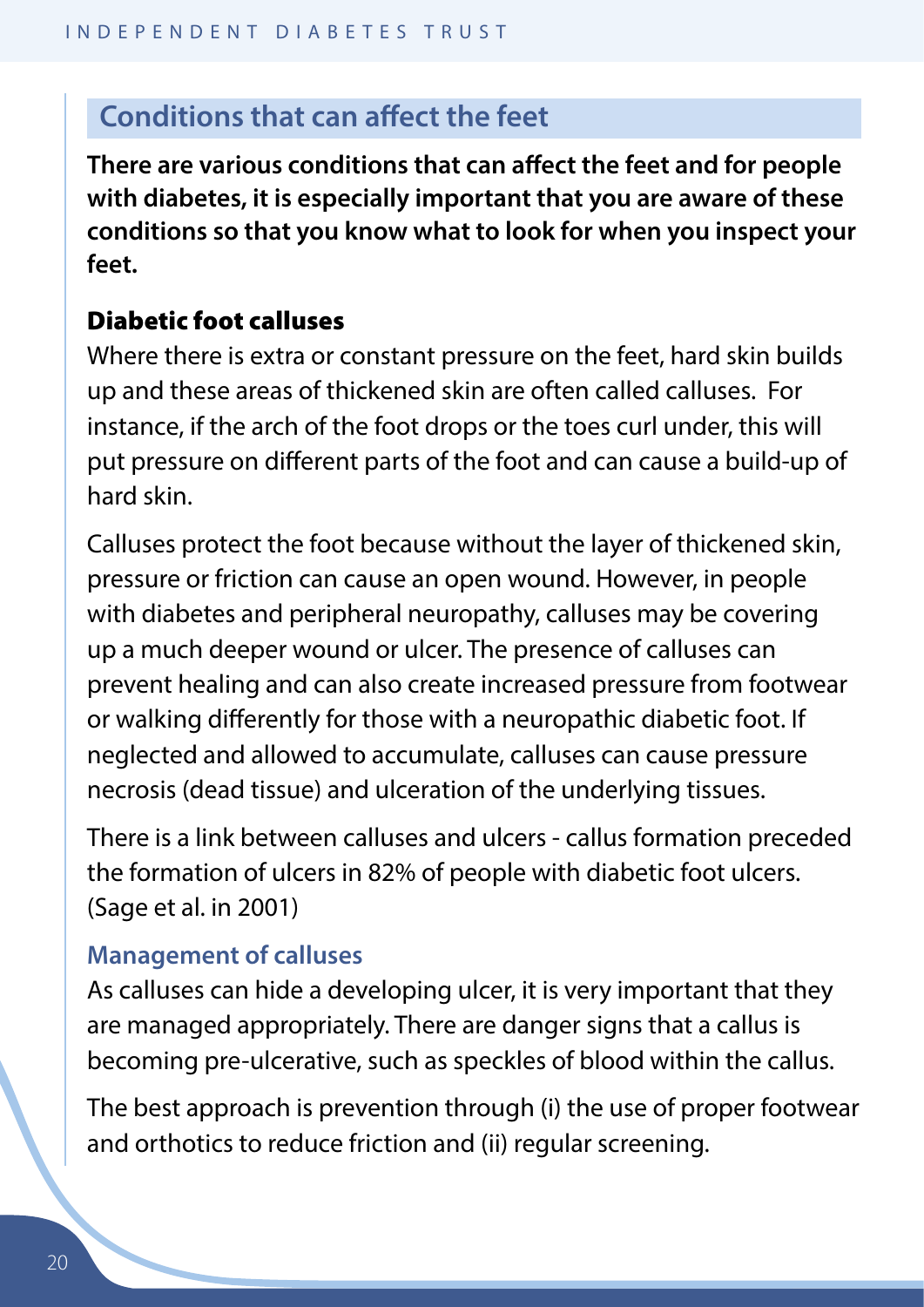To prevent ulceration, calluses on pressure points need regular treatment and careful follow up as a callus may hide or worsen inflammation underneath the skin.

Calluses should only be removed by podiatrists because incorrect removal can lead to infections. In people with diabetes, infections heal more slowly and if they don't heal, can lead to amputations.

# Heel fissures

Heel fissures are common in the whole population, but in people with diabetes they can cause serious problems if they are not dealt with effectively. They are cracks or splits in the skin which can extend through to the dermis [the inner layers of the skin] and they are often painful when pressure is applied to the heel when standing. They can bleed and once the fissure opens, it is often difficult to get the two edges of the split to knit back together.

With so many people with diabetes suffering from neuropathic damage causing loss of feeling in the feet, these fissures often go unnoticed until they have become quite severe. Frequently they can become infected, and for people with diabetes with ischaemia (a reduced blood supply), they are subsequently difficult to heal and may ulcerate.

## **What causes heel fissures?**

Invariably heel fissures are symptomatic of dry skin conditions. Loss of nerve supply to the sweat glands in the feet can result in people with diabetes having drier skin than the rest of the population. Hot weather, wearing of sandals, inadequate skin care, abrasive hosiery, poor circulation and possibly some forms of medication can all contribute to the drying of skin.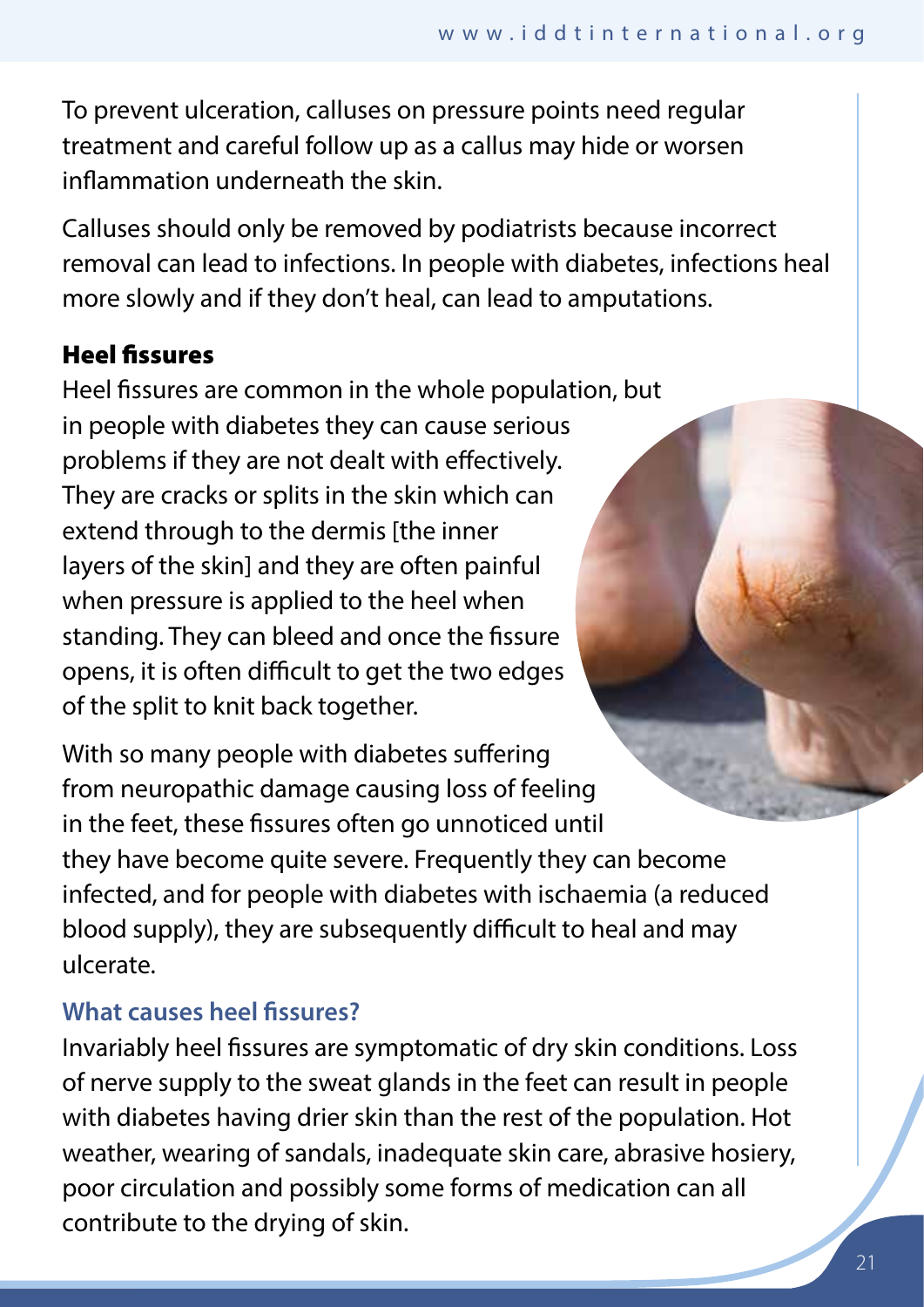#### **How can I prevent heel fissures?**

Generally, after washing or a short soak of the feet, the application of a good moisturising cream should be sufficient to keep skin supple and so prevent the formation of heel fissures. Moisturiser should be applied every day, particularly if you have been instructed to do so by your chiropody/podiatry clinic. Basically, you can use any moisturising cream providing it is done on a regular basis! Such as Flexitol Heel Balm see page 26

#### **How do I deal with a heel fissure already present?**

If on your daily foot inspection you discover a crack in the heel, keep a close eye on the area and increase the moisturising routine maybe to 2 or 3 times a day. If there is no improvement after a week, it is advisable to contact your podiatrist for an assessment and advice. They will be able to apply suitable dressings to heal the fissure and suitable padding materials to prevent any shoe rubbing that might prevent them healing.

#### Charcot foot

Charcot foot is a non-ulcerative foot condition that can occur in people with diabetes and is associated with nerve damage (neuropathy). It is a condition that affects people who have lost their sense of pain in their feet. Pain protects the feet as it warns people that they are doing too much walking, standing or exercising. In Charcot foot, the foot changes shape due to destruction of the bones and joints but this is not caused by infection.

However, it is difficult to detect and is often treated as an infection because areas of the foot become red and swollen. It may also be mistaken for cellulitis. Another problem with diagnosis is that the initial X-ray of the foot may appear normal. Sometimes people are alerted to Charcot foot if they have a history of injuries caused by tripping or falling. If the condition goes untreated or is badly managed, then it can have very serious results. Despite difficulties with diagnosis, immediate diagnosis and putting the foot out of action are essential.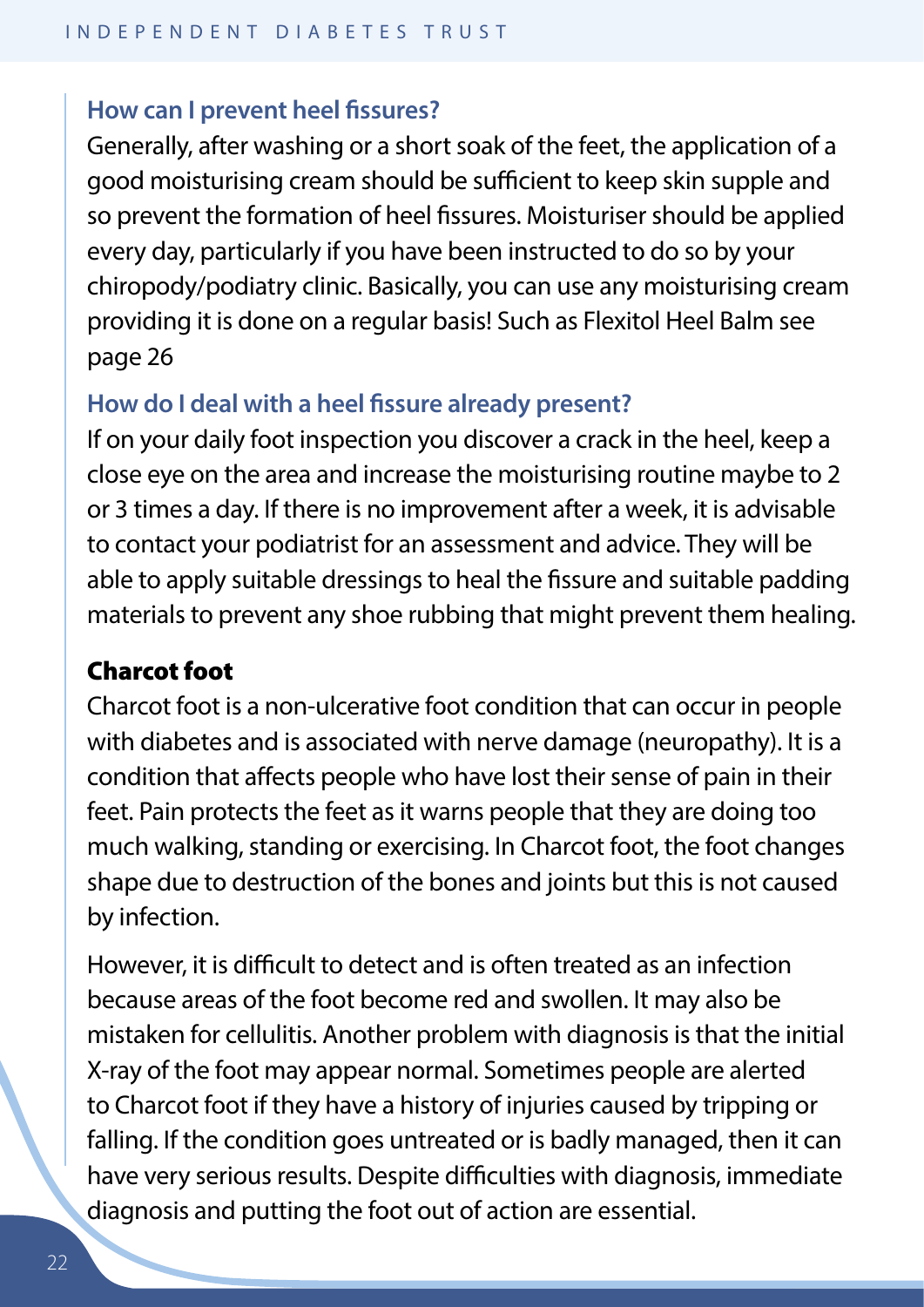The treatment of Charcot foot is continuous foot care education, protective footwear and routine foot care to prevent the formation of ulcers.

## Diabetic holiday foot syndrome

Research has shown that there is a greater risk of foot ulceration that can lead to serious complications during holidays, especially those taken in hot countries, hence the name 'Diabetic holiday foot syndrome'. In one study, among 435 people studied, 17 experienced foot lesions during foreign holidays, 10 of whom reported a foot lesion for the first time. The people with holiday foot damage were a younger age, mainly male and their diabetes was of shorter duration than people with foot damage from other causes

The causes of diabetic holiday foot syndrome were:

- direct injury
- unaccustomed exercise
- walking barefoot on the beach or in the sea
- burns from walking barefoot on hot pavements
- wearing inappropriate inflexible bathing shoes.

It is also important not to forget to put sun cream on the top of the feet. If you need further warnings for your holidays, the research also showed that 9 out of the 17 people had to be hospitalised for infections as a result of holiday foot damage and the average stay in hospital was 11 days.

The researchers concluded that there is a need to increase education about foot care at holiday periods and that this should include preventative measures for those people at high risk of foot lesions. (Prac Diab Int March 2001, Vol 18 No 2).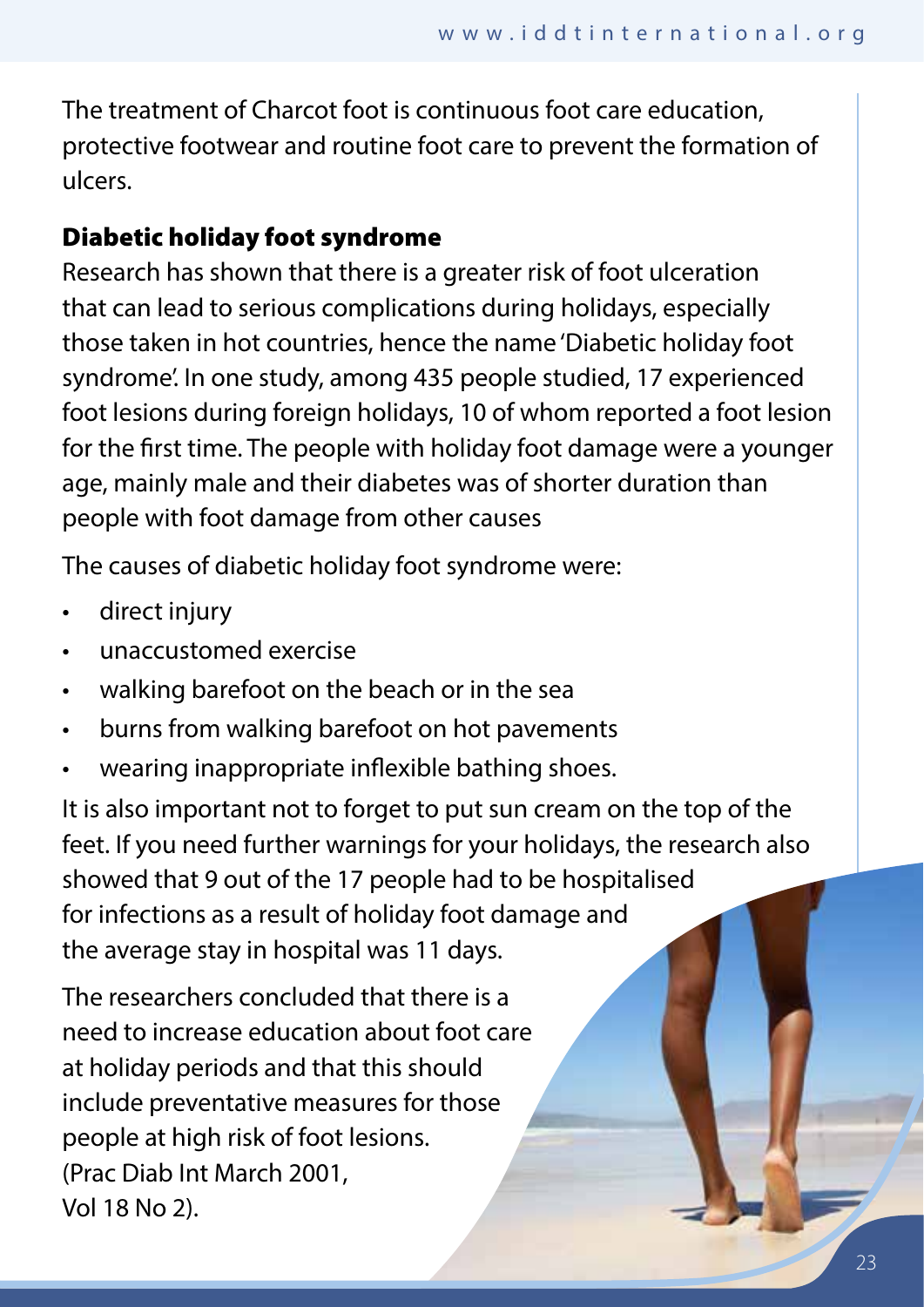# **Practical ways to look after your feet**

#### Wear correctly fitting shoes

Ill-fitting shoes can cause damage to the feet in people who have neuropathy and because of loss of sensation in their feet, the damage can go unnoticed. If shoes are too narrow, tight or loose, they can cause blisters or ulcers which can be slow to heal and lead to infections.

Clearly it is important to have comfortable, correct fitting shoes, your podiatrist can advise you about this, but here are some tips:

- Beware of choosing shoes that are too tight as the increased pressure of tight shoes can make them feel the right size.
- Feet get larger and broader in older people but many people often continue to buy the same size. One study showed that a third of the people surveyed said they took a different shoe size from the one they were actually wearing, probably due to the fact that shoes sizes vary from maker to maker.
- After buying a new pair of shoes, wear them for 2 hours at first, then inspect your feet for pressure marks or irritations. A hand mirror is useful to ensure that all parts of the feet can be examined. Gradually build up the wearing time.
- The most comfortable shoes are running shoes because they are made of soft fabric, provide a shock absorbing thick sole and a lace up top for a good snug fit.

There is a clear message here for people with diabetes – having well-fitting shoes may be expensive but not as costly as the damage that can be done by not doing this!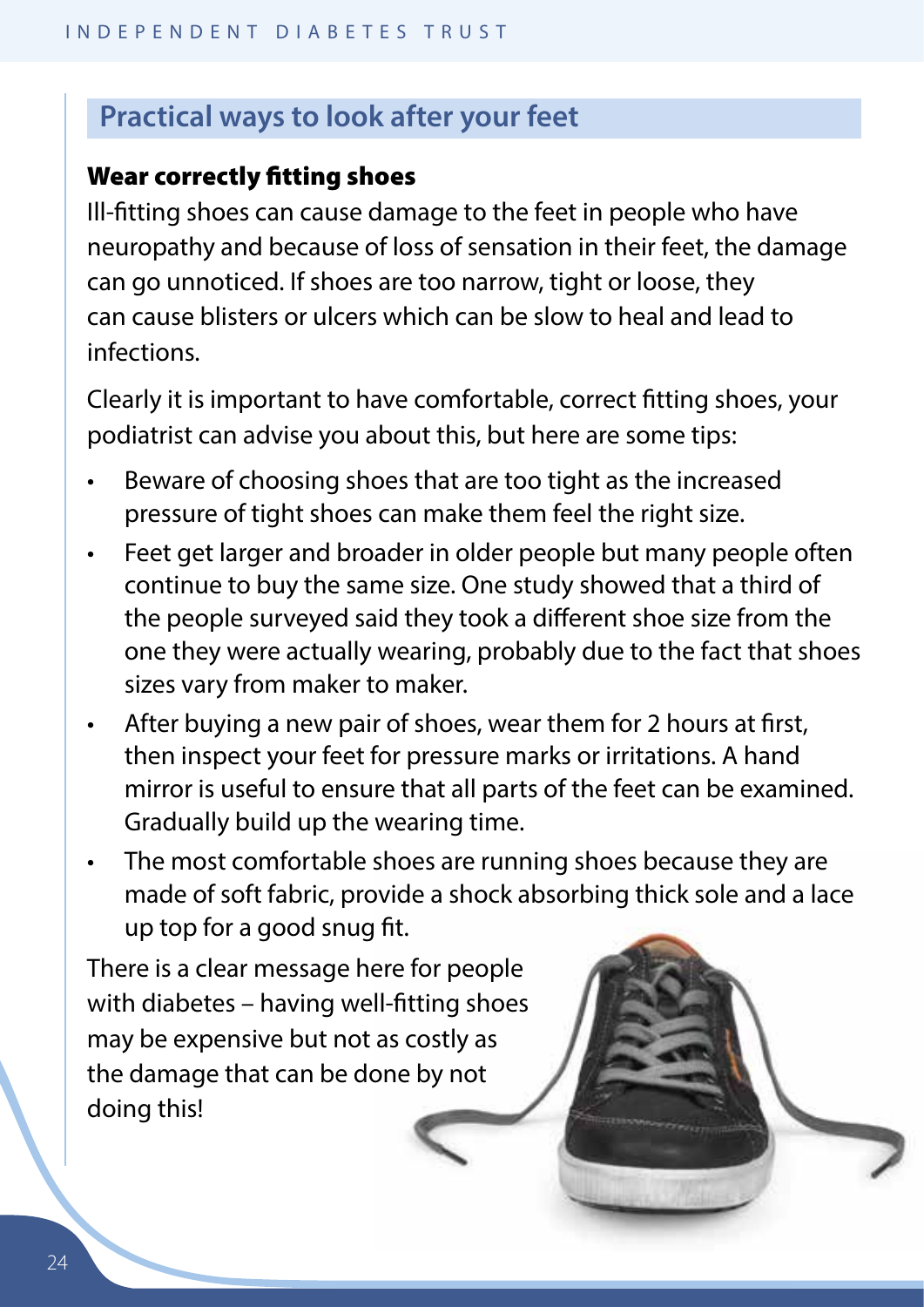## Liqua Care Diabetic Flowgel Orthotics

This is the only insole in existence with published, clinical evidence showing a huge offloading of peak pressures combined with a significant increase in circulation to the feet, thereby countering the two main causes of diabetic foot ulcers.

They are now available on an NHS prescription, can be purchased directly online *www.liquacare.co.uk* or you can order by telephone: 0870 041 0150. The retail price is £24.85 + £3 P&P.

The insoles give your feet a constant, gentle massage – the liquid gel filling helps eliminate cold feet, pain on walking any distance with many people reporting an improvement in the symptoms of diabetic neuropathy.

Post-clinical trial checks by the National Diabetes Foot Coordinator on the test user group, revealed that after two years there was a "remarkable" record - despite all participants being classed as "at risk" of developing an ulcer, not one was presented.

Not just designed for those with diabetes, Liqua Care insoles were invented to reduce the aches and pains in feet and lower legs caused by prolonged standing, so treat your feet to what quite possibly, could also save them!

**Note:** Having said that Liqua Care Flowgel insoles are approved for use on the NHS, IDDT's experience is that many GPs are unaware of this and are refusing to prescribe them. This is probably because their Clinical Commissioning Group has not put them on their prescribing lists. However, this lack of awareness of such a simple way to prevent ulcers developing, is costing people with diabetes in terms of their health but also increasing the cost to the NHS. Treating a single foot ulcer costs the NHS about £5,500 but the cost of one pair of insoles is a third of 1% of that cost!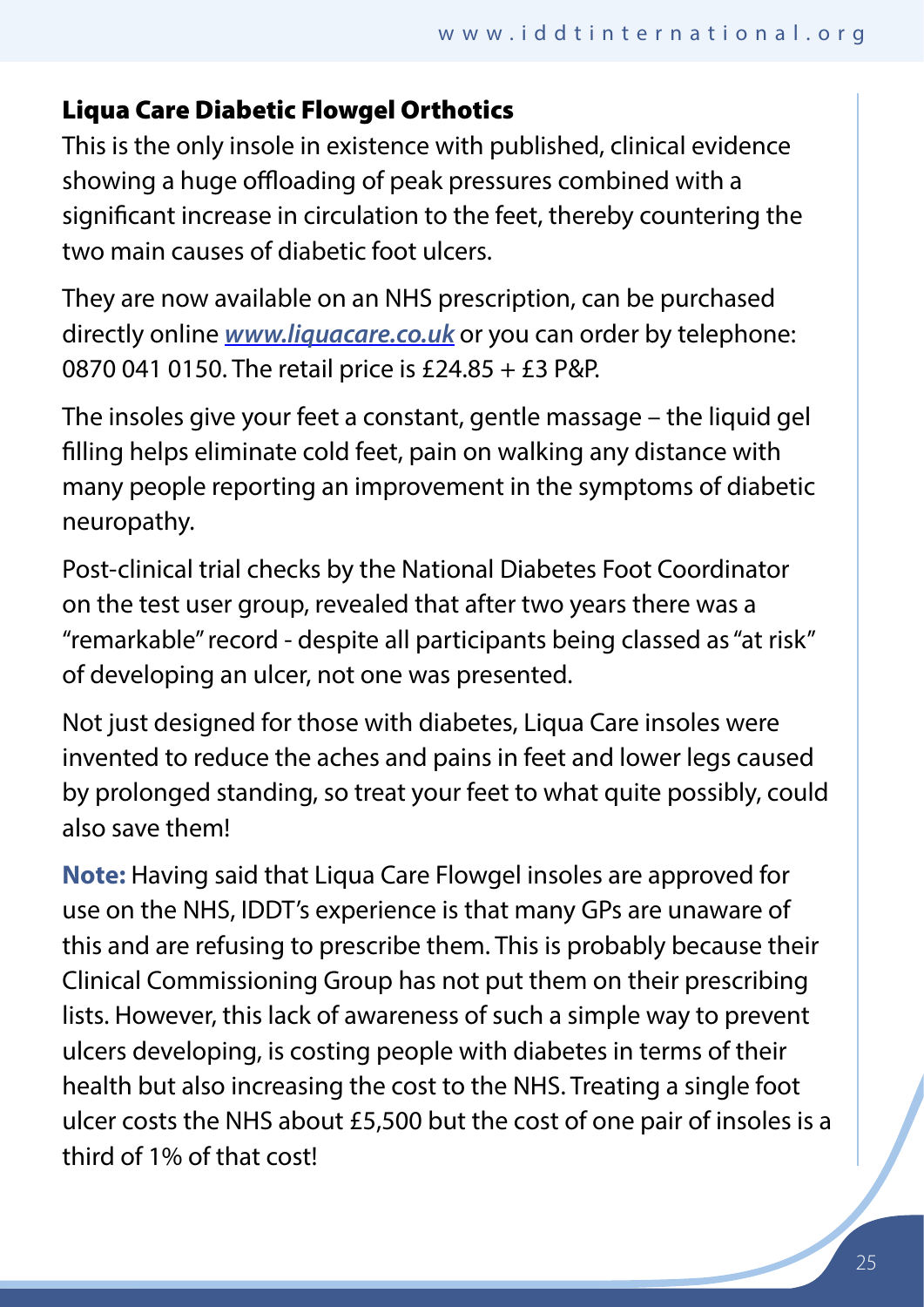## Inspecting your feet

It is essential that people with diabetes look after their feet properly. Your feet should be inspected every day, in addition to daily washing and moisturising. It is not always easy to inspect the soles of your feet but nevertheless it is important, especially for people who have neuropathy with loss of sensation and don't feel pain if an injury occurs.

The Solesee Foot Inspection Mirror has a shatterproof mirror that sits at a specific angle to make seeing the whole of the sole of the feet as easy as possible from a seated position. It also folds up neatly to the size of an iPad so is ideal for travelling and hopefully, preventing 'holiday foot syndrome'.

This mirror, called Solesee, can be purchased from our website shop *www.iddt.org/shop* for £24.95 or you can phone IDDT on 01604 622837.

#### Diabetes - Friendly Socks

This month sees the launch of our new range of diabetes-friendly socks. Our Comfort Socks have been developed for use by people with diabetes, vascular disorders and other circulatory problems. They provide the first barrier of protection against pressure, irritation and chafing, pressure being a potential cause of sores and ulcers. No elastic is used in the top of the sock, relying only on the gentle control of the rib for support.

We also produce a Fuller Fitting Longer Sock for people who find it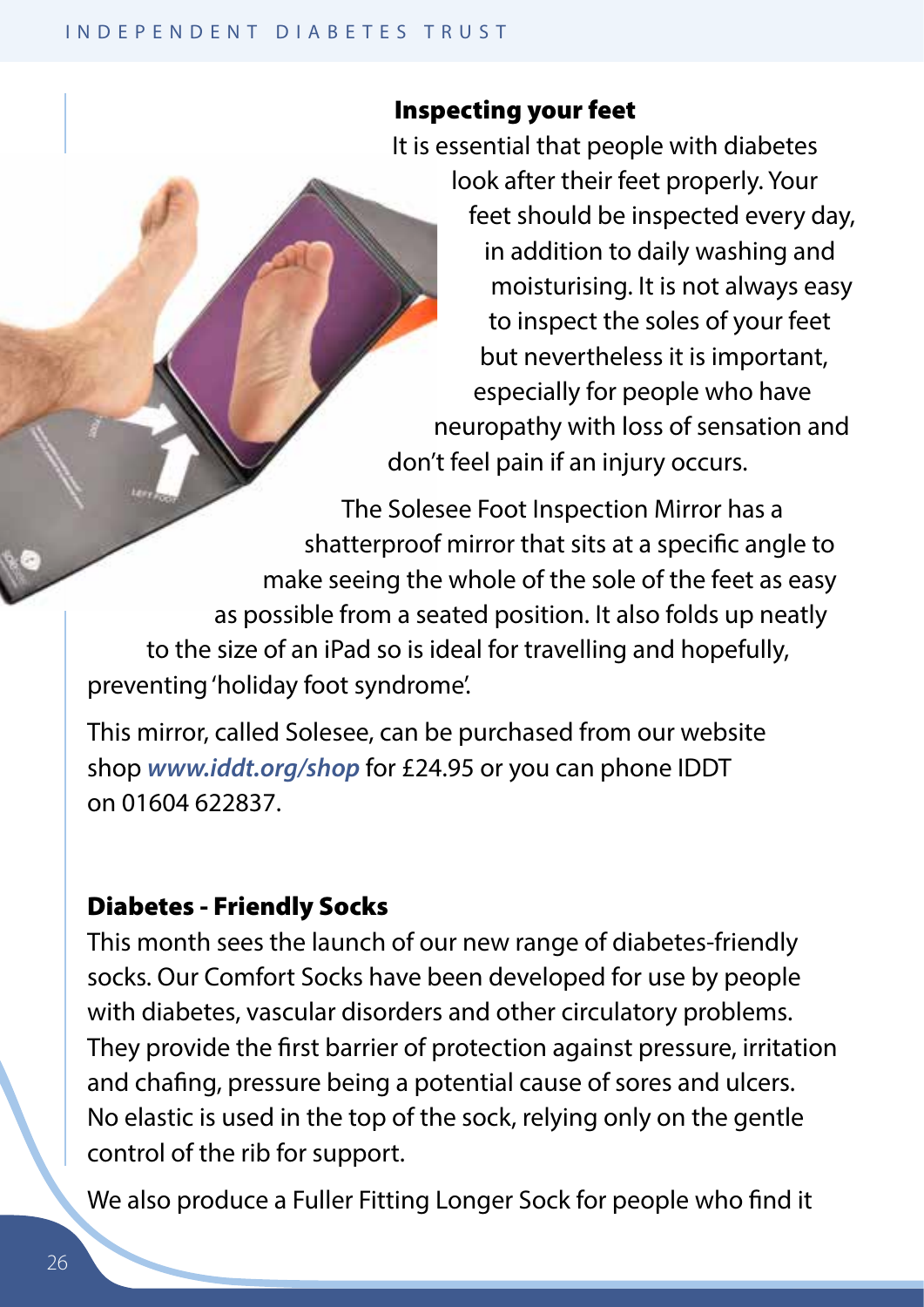difficult to wear ordinary socks. These are made with a large circumference top and are suitable for people who may be suffering from oedema, for example.

Both socks come in a range of sizes

- The Comfort Sock comes in small [4-7], medium [6 1/2-8 1/2], large [9-11] and x-large [11-13].
- The Fuller Fitting Sock comes in small [4-7], medium [61/2-81/2], large [9-12].

Both are manufactured as a unisex sock from a high quality cotton blend. They both come in a range of colours - grey, navy, white, black and beige.

The Comfort Socks retail at £8, the Fuller Fitting at £12 per pair. Both prices include p&p. To order your socks, either contact us by phone on 01604 622837, write to IDDT, PO Box 294, Northampton NN1 4XS or use our on-line shop at *http://www.iddt.org/shop*

# VibraTip®

All people with diabetes are at t ip risk of losing nerve sensation in their toes and feet. This complication can sadly lead to blisters and wounds which go unnoticed, become infected and result in ulcers and potential amputations. In England alone, there are more than 7,000 amputations every year related to 'diabetic foot'. Despite efforts made in the NHS, this number stubbornly continues to rise.

Knowing that nerves in your feet are damaged is vitally important because this puts your feet at a higher risk of injury and requires you to be much more meticulous in your footcare.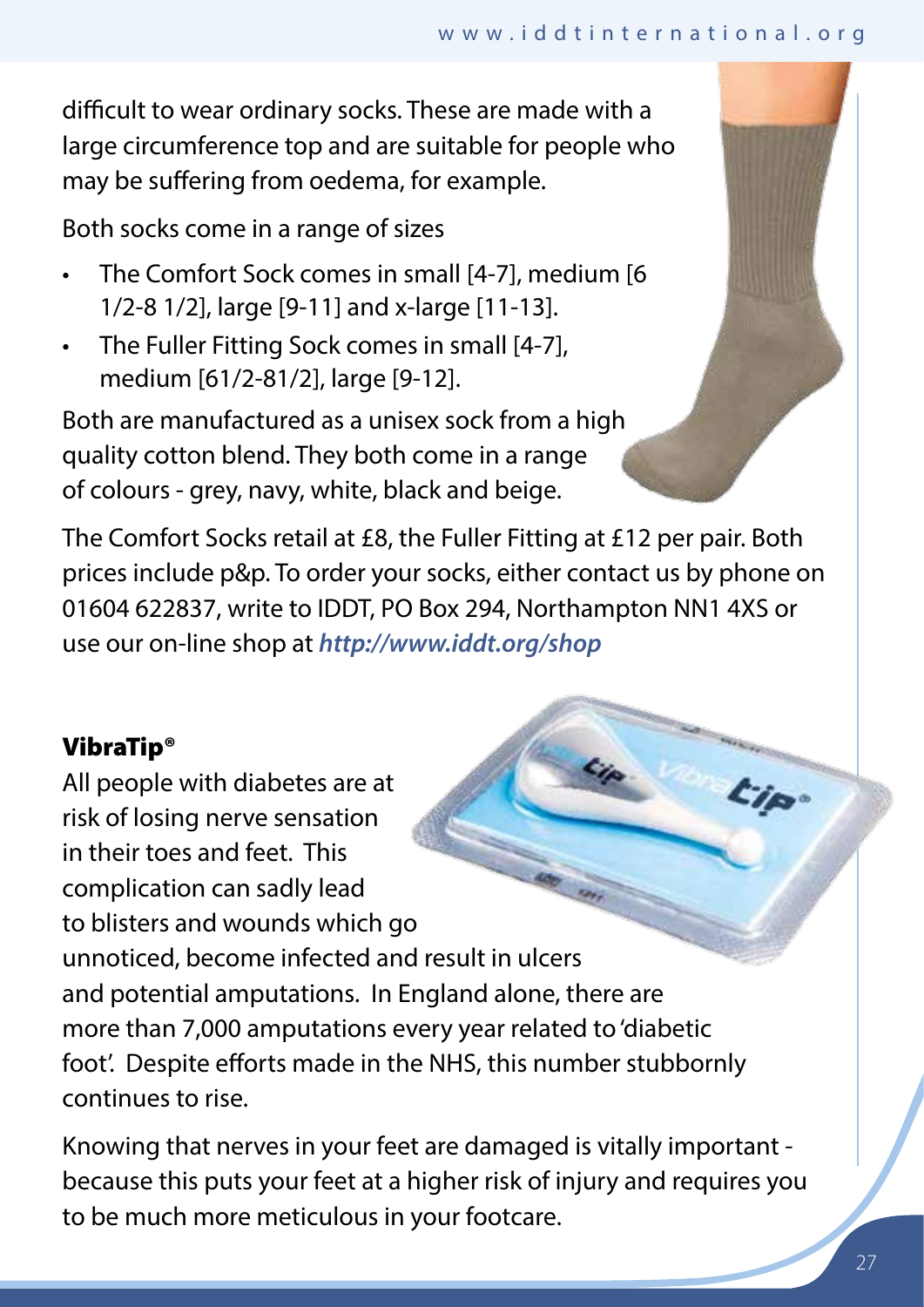Prof. Andrew Levy, at Bristol University Hospital NHS Foundation Trust, has invented a clever tool that helps to quickly and easily identify an early sign of a problem with the feet – the inability of the nerves to distinguish between a touch and a vibration. The VibraTip®, a small battery operated device, emits a calibrated vibration when squeezed. Only the operator knows when the VibraTip® is active because the device runs silently. If the patient cannot distinguish between a touch with vibration and a touch without vibration at the end of the big toe, nerve damage is suspected and further tests and advice are needed.

Considering the ease, speed and reliability of this test, it's not surprising that the VibraTip® is being used by more and more healthcare professionals around the world. The simplicity of the test also allows a family member or friend to check patients' feet at home, looking for those early signs of any loss in protective nerve function.

A VibraTip® costs only £14.30 and can be ordered from our website shop *http://www.iddt.org/shop* or by phoning IDDT on 01604 622837. Each device is individually blister-packed and can be used thousands of times before it needs replacing.

#### Flexitol Heel Balm

Dry or cracked heels can be overcome if treated properly by applying Flexitol Heel Balm to the affected areas once or twice daily over 14 days. There are visible signs of improvement after three days of use. It contains Aloe, Vitamin E, Shea Butter, Lanolin, Glcolic Acid and Tea Tree Oil combined with 25% Urea and four other moisturising ingredients. It is available on the NHS or can be purchased in pharmacies.

Once the cracked heels have been restored, the rehydrated skin can be maintained with Flexitol Moisturising Foot Cream which is also suitable for use on rough, dry skin on the feet and legs. Other moisturisers are available but those containing 25% urea are thought to be the most effective.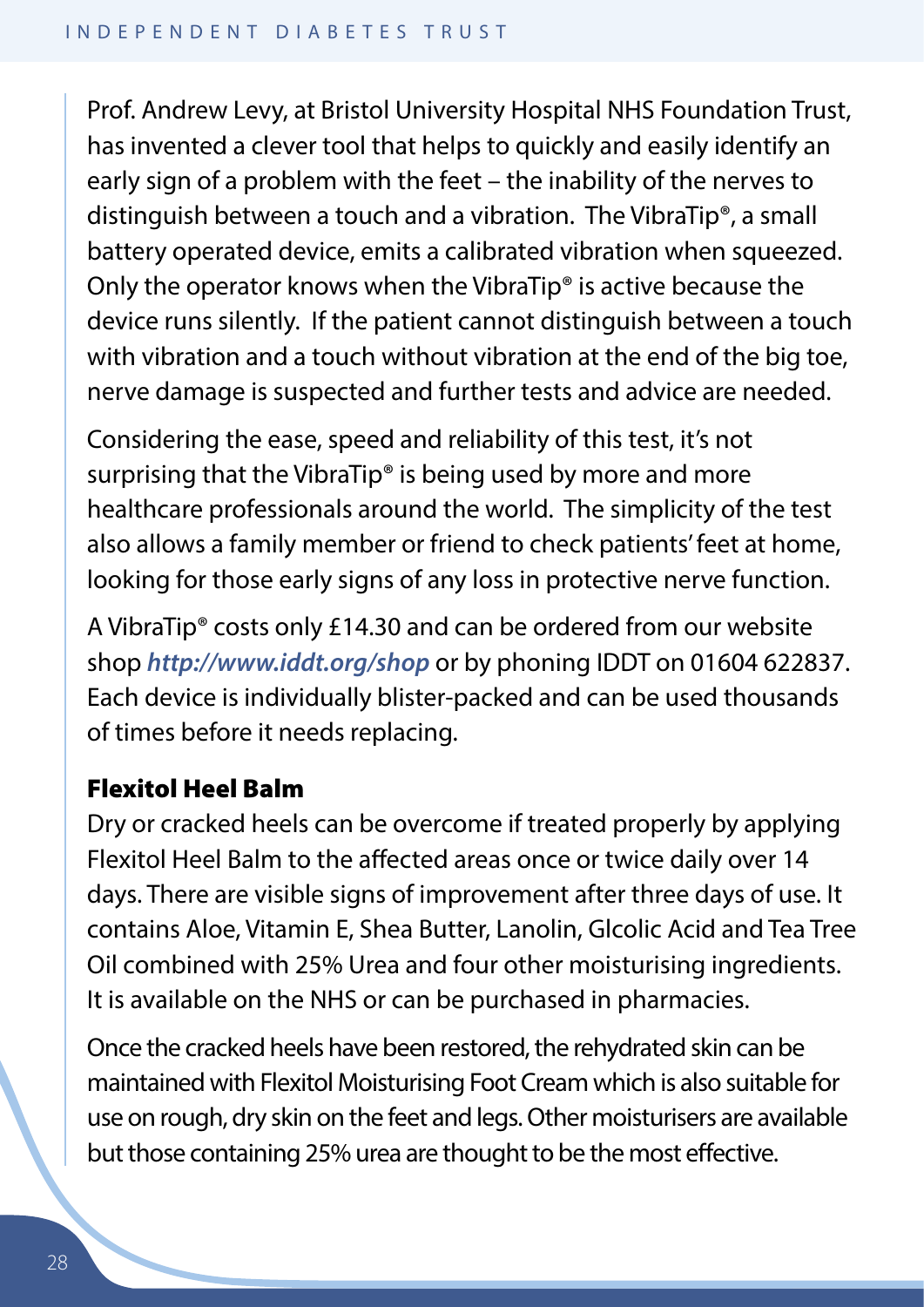#### neuropad®

neuropad® is a patented 10-minute screening test for the early detection of diabetic foot syndrome. The test is completely painless and is an early warning system for your feet.

As we have read, nerve damage to the feet is a common complication of diabetes but is often not noticed until it becomes quite advanced. neuropad® helps to solve this problem with a simple colour change test.

# **Here's how it works**

Damage to the nerves in the feet can result in the sweat glands not producing enough moisture, leading to dry and cracked feet (called sudomotor dysfunction).

A neuropad® is stuck to the sole of each foot like a small sticking plaster and left in place for 10 minutes. The pad is blue to start with and should turn pink in the presence of moisture from sweating to indicate a normal result. If the neuropad® test patch stays blue, or turns patchy blue/pink, this indicates that you may have diabetic peripheral neuropathy and your sweat glands are not working properly because there is not enough moisture to complete the colour change.

In clinical trials, the sensitivity and specificity of neuropad® was comparable to well-established hospital-based tests.

The price of the test comprising of two test pads is £14.99, no VAT payable, and can be purchased from IDDT's website shop, *http://www.iddt.org/shop* or by phoning IDDT on 01604 622837.

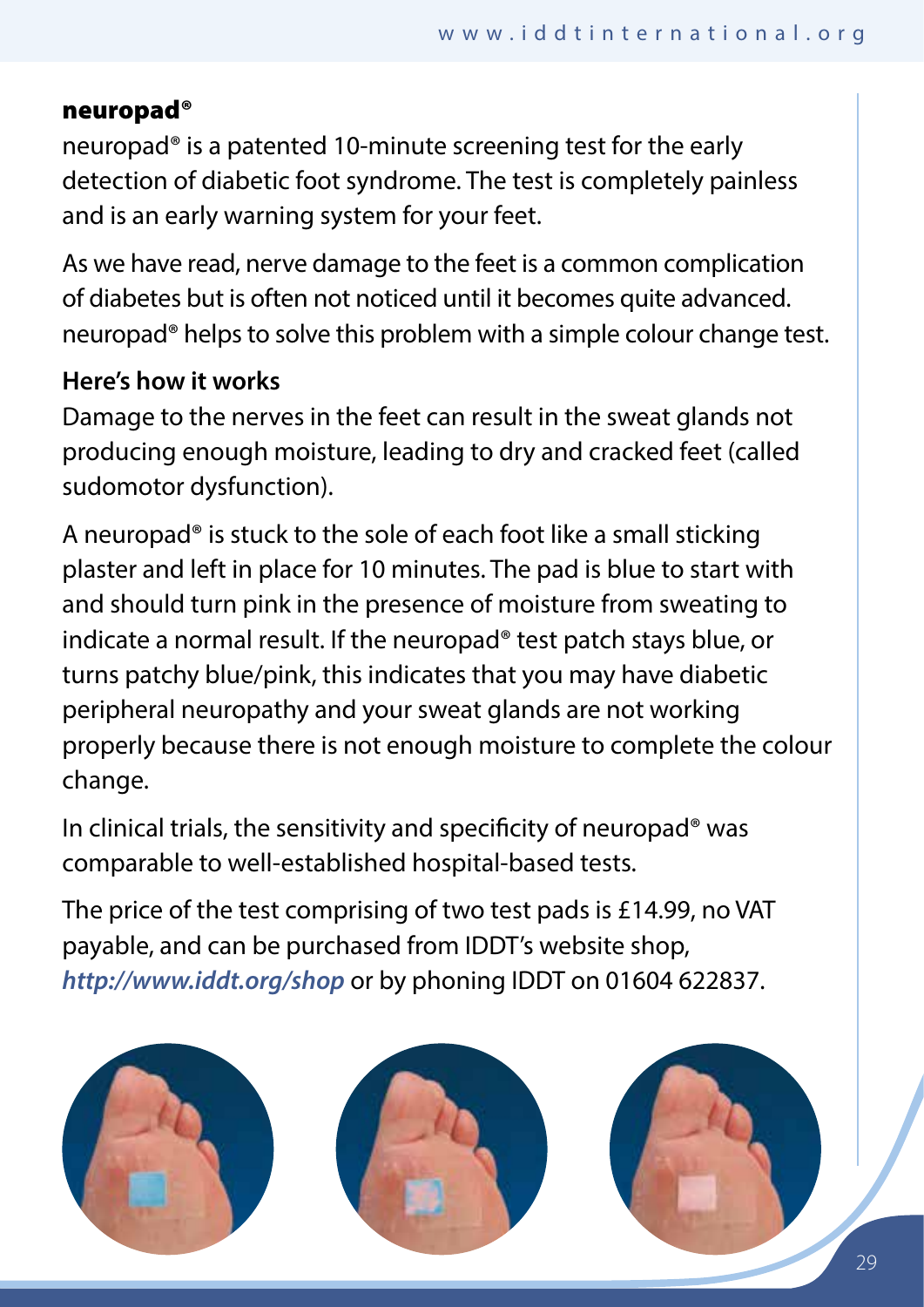# Dealing with loss of temperature sensation **Cold**

Dealing with increased feelings of being cold in the hands and feet is relatively easy. For the hands wearing gloves and increasing their thickness in winter helps. For the feet wearing heavy socks is not always possible but lined socks are available and these are warm but not very thick. For women thick tights are available.

#### **Heat**

Dealing with loss of sensation of heat is more important because failure to do so can result in severe burns or scalds. It is not always the obvious such as hot water bottles that are the problem but judging the temperature of everyday things like the washing up water or bath water can be difficult. Usually the forearms or the upper arms are more sensitive to heat, so running water over them as a test is a good idea.

Bath alerts are particularly important devices for people with diabetic neuropathy and loss of heat and cold sensations in their feet. They can be pre-set to the required temperature and an alert flashes and sounds a buzzer if the water temperature goes above this. They also detect the water level and warn if the water goes above this to prevent the bath flooding, particularly useful for people who are visually impaired.

There are several bath alerts on the market but one source is:

Lifemax Ltd, 1 Pipers Court, Thatcham RG19 4ER

Tel: 01635 874 323, email: *sales@lifemaxuk.co.uk* website: *www.lifemaxdirect.co.uk*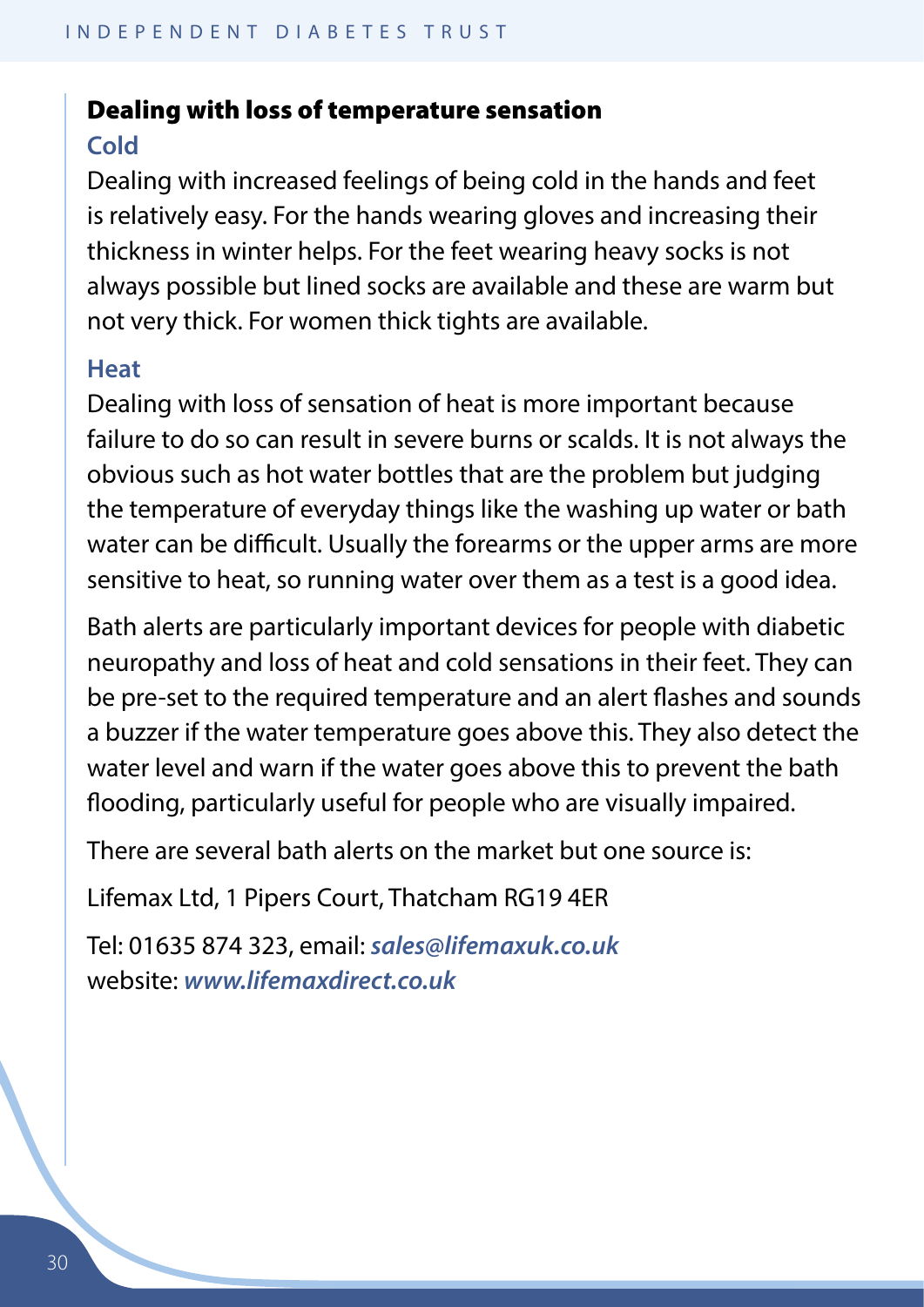# Dealing with painful neuropathy

The pins and needles extending to varying degrees of pain is often treated with pain killing drugs as described earlier but other options are available.

- The tingling and buzzing sensation can be helped by physical activity – walking or rubbing the affected area.
- Medical gel packs have been found to help some people. The gel pack is chilled in a freezer before use and then placed on the painful area. These are inexpensive and can be obtained from pharmacies.
- Pain control clinics are available in many areas and you can ask your doctor to refer you to your nearest one.
- TENS machines (Transcutaneous Electrical Nerve Stimulation) are convenient, safe and effective, easy to purchase and cheap to run. They can be used at home without training and, for some people, have a demonstrable record of reducing pain. Unlike many drugs, there are no side effects. They work by blocking the pain messages to the brain in the same way as rubbing the painful area.

**Note:** TENS should not be used near the heart or front of the neck and should not be used by anyone fitted with a pacemaker. They can be purchased in many larger pharmacies but always talk to your doctor first.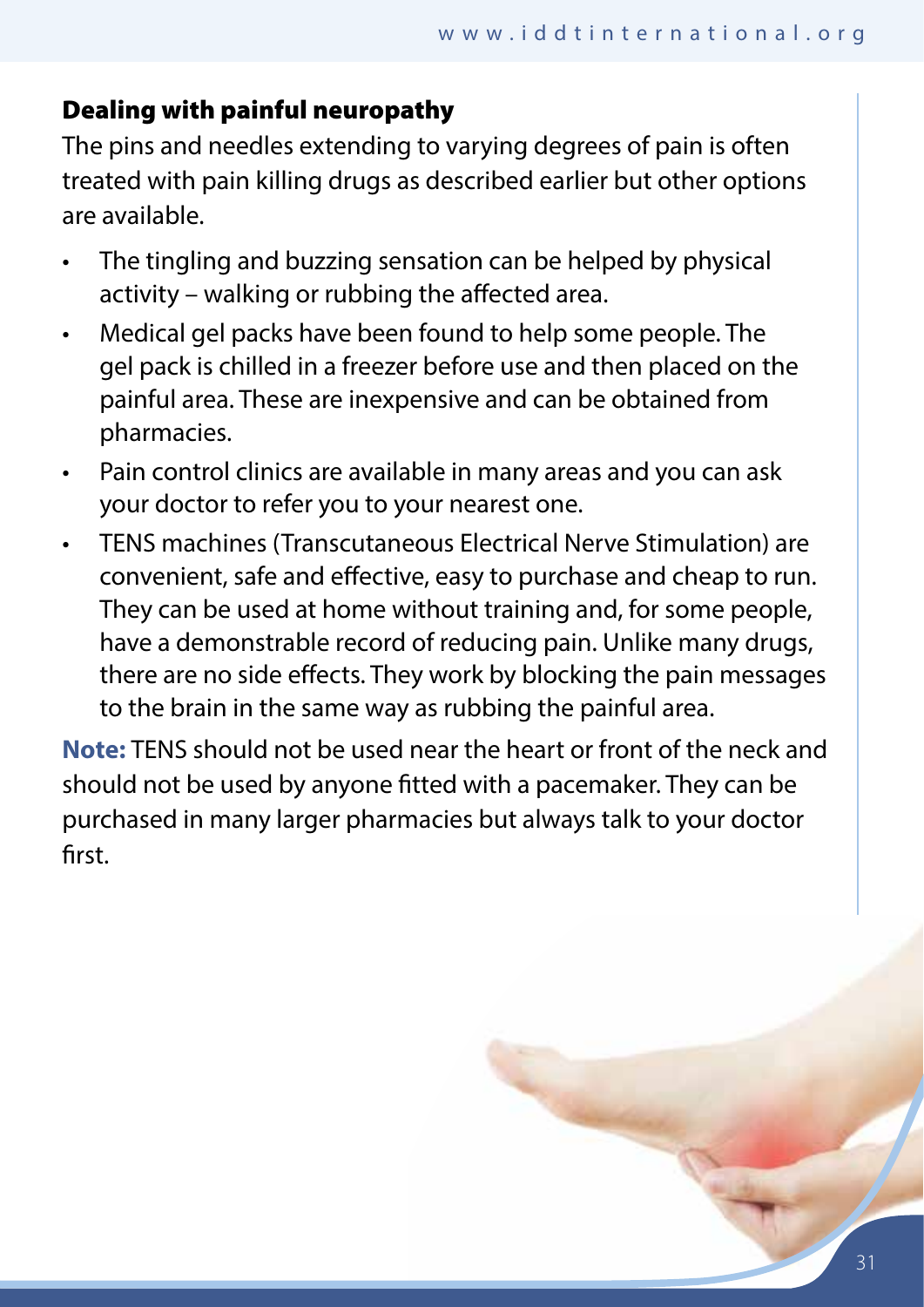# **Additional effects of neuropathy**

#### Hearing loss and diabetes

Researchers in Italy are exploring the effect that diabetes may have on hearing loss. Forty seven people with insulin dependent diabetes and still with normal hearing abilities were studied and all of them had impairments in the spiral canal in the ear. These problems usually begin with a lesion in the inner ear spiral canal and can be caused by neuropathy. Previous studies have found that hearing loss is in the high frequency area of the ear with a progressive loss over time.

#### Gastroparesis

Gastroparesis is a stomach condition estimated to affect 25% of people with diabetes to a greater or lesser extent. It is caused by neuropathy affecting the nerves of the stomach so that the stomach muscles do not work properly and the food remains in the digestive system for a long time. The symptoms include:

- nausea
- vomiting
- abdominal bloating, discomfort and/or pain
- feeling full soon after eating
- indigestion or heartburn

In addition to this, gastroparesis affects blood glucose control because the food remains in the stomach for longer than it should and this can lead to erratic blood sugar.

#### **Developments**

In the US a company, Medtronic Inc, has developed an implantable device that has been shown to improve the symptoms of gastroparesis. The device delivers mild electrical pulses to the nerves in the stomach which stimulate digestion. A study involving 100 patients from various countries, showed that there was a variety of responses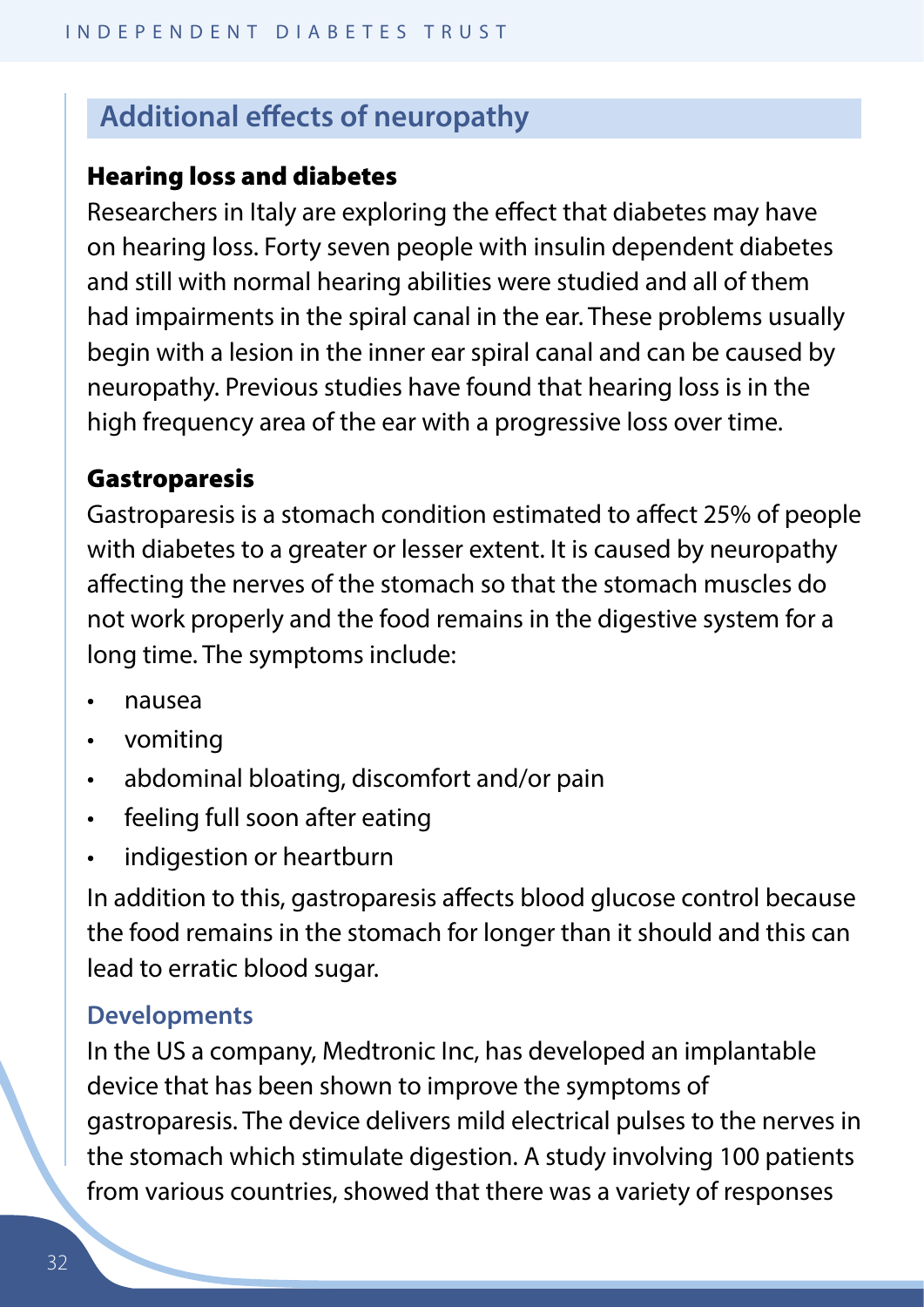to the device but 93% of the participants vomited less than half as many times after using the device and most of them felt better after using the device.

This treatment is called Enterra therapy and has been available in the US since March 2000.

# **NICE interventional procedures guidance [IPG489] on gastroelectrical stimulation, May 2014**

Treatment options are limited and include modification of dietary intake and medical therapy with antiemetics or prokinetics. Gastroelectrical stimulation is an option for treating chronic, intractable nausea and vomiting secondary to gastroparesis. It is delivered via an implanted system that consists of a neurostimulator and 2 leads. Implantation is done with the patient under general anaesthesia by an open or laparoscopic approach.

When the neurostimulator is turned on, electrical impulses are delivered. The rate and amplitude of stimulation can be adjusted wirelessly with a hand-held external programmer. It may be necessary to return to hospital for adjustment or reprogramming of the device to optimise the effect on gastric emptying.

NICE recognises that gastroparesis can be a very debilitating condition with very few treatment options, and it notes patient commentaries describing substantial improvements in quality of life with gastroelectrical stimulation. Its key recommendations are:

- Current evidence on the efficacy and safety of gastric electrical stimulation for gastroparesis is adequate to support the use of this procedure.
- Patients should give consent and they should be told that some patients do not get any benefit from the procedure. They should also be given detailed written information about the risk of complications, including the need to remove the device.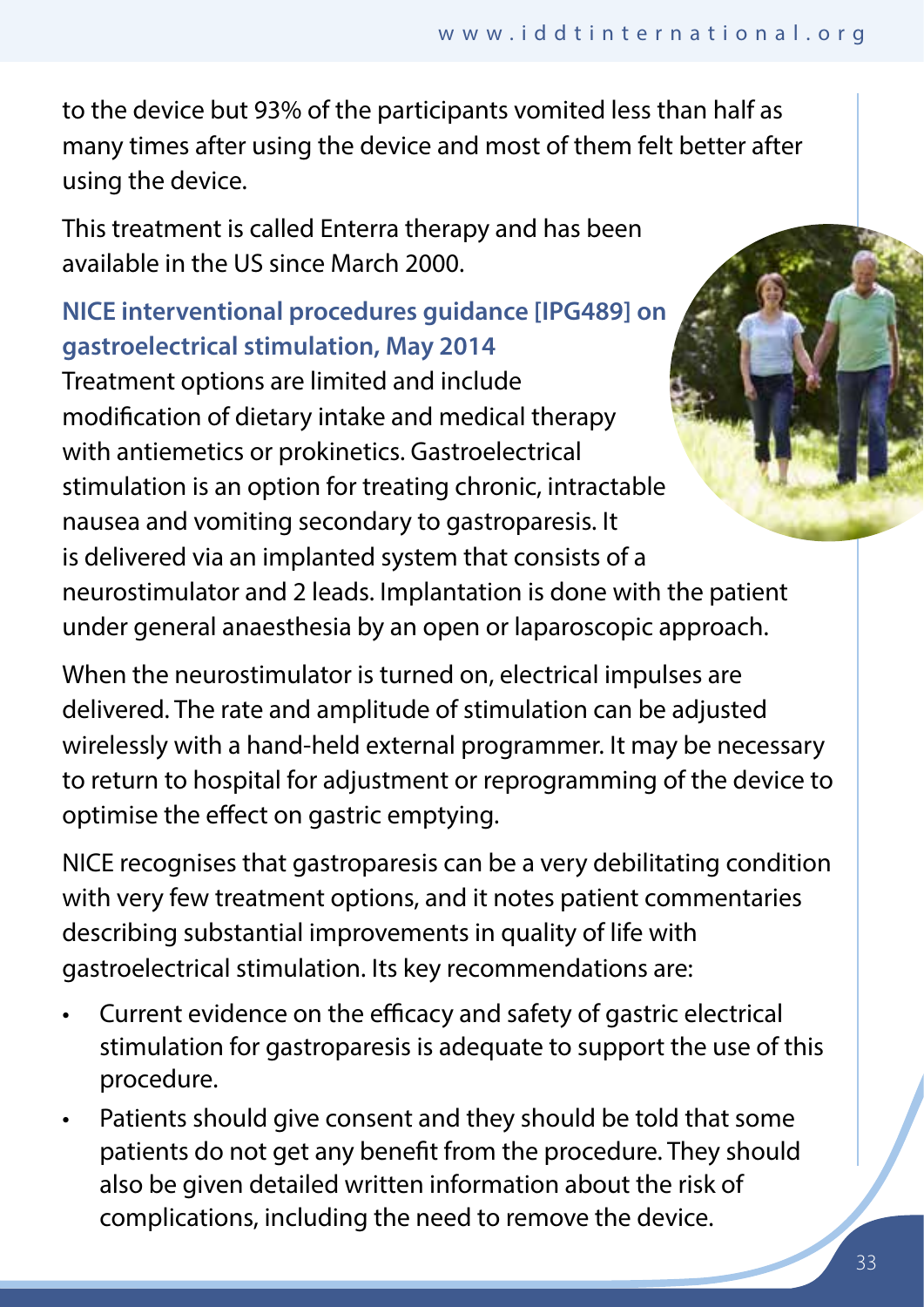Patient selection and follow-up should be done in specialist gastroenterology units with expertise in gastrointestinal motility disorders, and the procedure should only be performed by surgeons working in these units.

## Taste and smell as a complication of diabetes

Although rare, diabetes can impair the senses of smell and taste. Losing these senses can have serious consequences on those who are affected. We tend not to appreciate how much the senses of smell and taste give us pleasure until we don't have them, but it can also be dangerous. For instance, if the gas is accidentally left on, someone with an impaired sense of smell will not pick it up.

#### **Sense of smell**

When there are chemicals in the air they are dissolved in the mucus in the nasal passages and these are detected by nerves which give us our sense of smell. One of the causes of an impaired sense of smell may be diabetic neuropathy and one study has shown that people with painful neuropathy are more likely to have an impaired sense of smell. Research has also shown that people without diabetes complications a better sense of smell.

#### **Taste**

Taste is more complicated and involves the sense of smell, the tongue and mouth, the saliva and some of the cranial nerves. In the general population taste worsens with age, smoking and glucose levels.

Research has again shown that those with diabetic complications are more likely to have an impaired sense of taste. This was linked to age, duration of diabetes, peripheral neuropathy but not with glycaemia. Some drugs can also affect the sense of taste, for example, metformin for the treatment of Type 2 diabetes can cause taste disturbance, usually a metallic taste.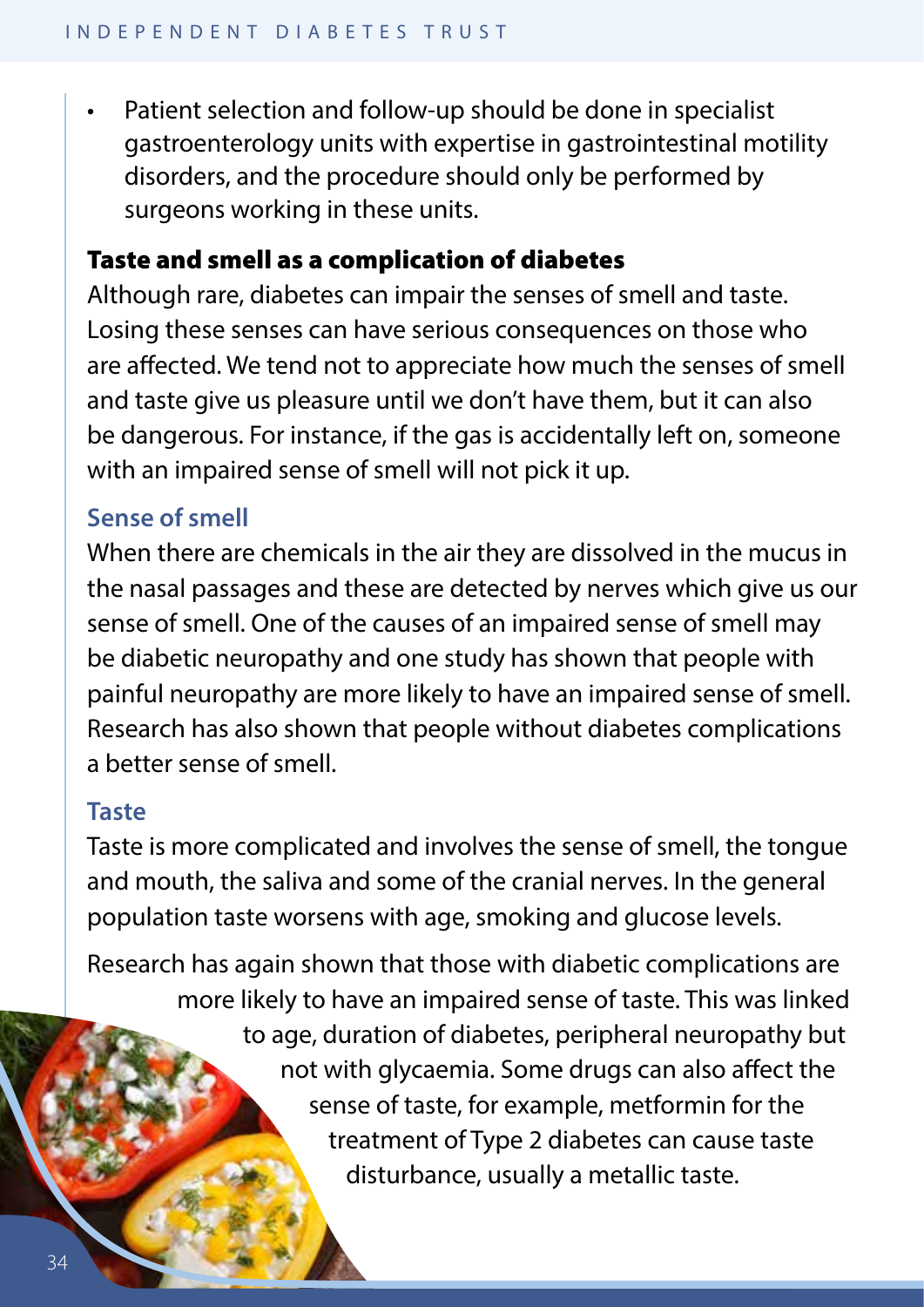## **Treatment**

It can be difficult to recognise these conditions but if impaired smell or taste is suspected, it is important to seek the help of experts. The first course of action is to have any nasal or sinus diseases treated and to have dental treatment. However, in many cases there is no treatment, so the following may help:

- have good oral and dental hygiene and regular dental care
- stop smoking
- artificial saliva for those with dry mouth

It is important to remember that if there is impaired taste, then care is needed with unfamiliar or spicey food. Care also needs to be taken not to eat too much sugary food or to put extra sugar in food and drink because the sweetness cannot always be detected.

More research is necessary to increase awareness of these problems and to understand how diabetes affects these senses.

**Reduced sense of taste may increase weight loss after surgery** A study has shown that an adverse effect after weight loss surgery (bariatric) is that some people can't taste food as well as they did before surgery.

The study involved 88 severely obese people with an average age of 49 who were tested before surgery and 3, 6 and 12 months afterwards. The results showed:

- 87% of people had taste changes, including 42% who said they ate less because the food did not taste as good.
- Those with decreased taste lost 20% more weight over 3 months than those with higher taste sensitivity.
- It was not just flavour that influenced weight loss but the intensity of the flavour and those with diminished taste intensity lost the most weight.

(American Society for Metabolic and Bariatric Surgery, news release, Nov. 4, 2014)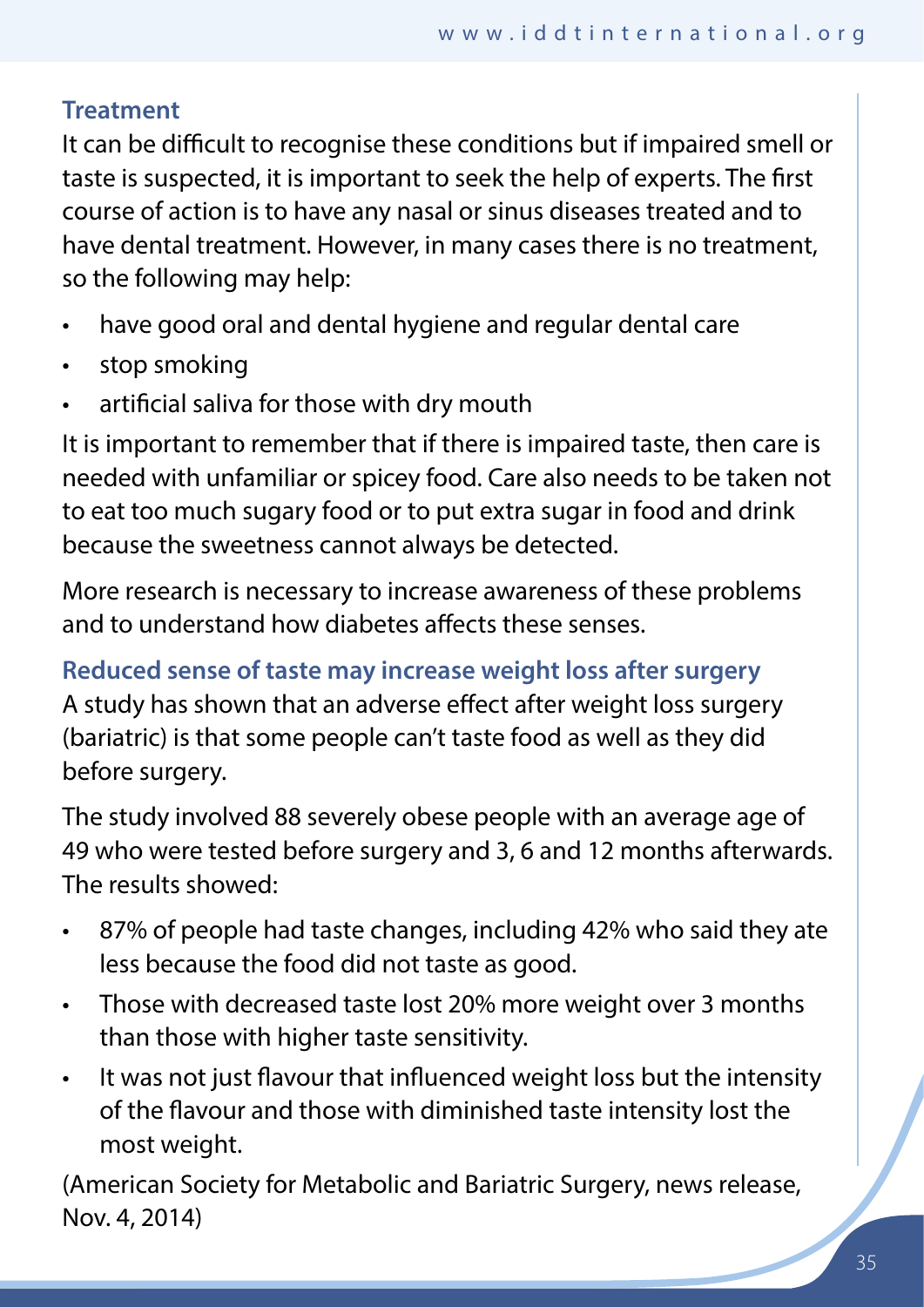# **National Diabetes Foot Care Audit 2014/15**

**The National Diabetes Foot Care Audit 2014/15 provides further evidence that while NICE recommends high quality services for foot care, that these are not very well delivered.** 

**Where the time to expert assessment by a specialist foot care service is longer than 2 weeks, the condition of the diabetic foot ulcer is more severe.**

On March 31st 2016 the first National Diabetes Foot Care Audit was released. It presented the findings about treatment and outcomes of more than 5,000 people with diabetes who attended for diabetic foot ulcer assessments in England and Wales between July 2014 and April 2015.

The majority of these people (3,699) were referred to specialist services by a GP or other health service and the remainder (1,516) selfreferred to the service.

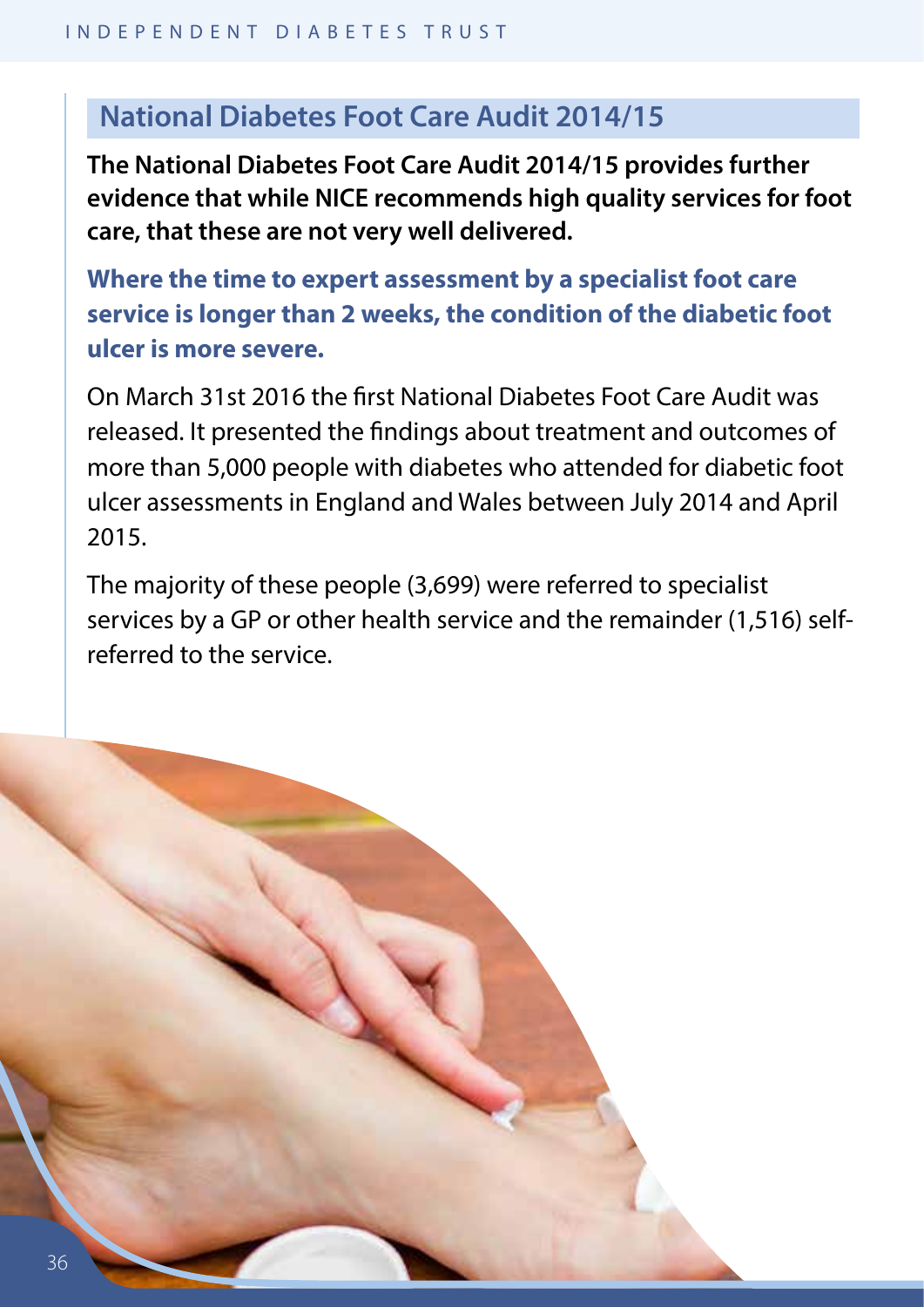The key findings were that about 50% (2,302) of all patients were ulcer-free 12 weeks after their first expert assessment by a specialist foot care service. However, when 2 weeks or more elapsed between initial presentation and expert assessment, a patient is significantly less likely to be ulcer-free 12 weeks later.

- Of the 2,029 patients seen within 2 weeks or less, 50% were ulcer-free 12 weeks after the assessment.
- Of the 911 patients seen between 2 weeks and 2 months, 43% (394) were ulcer-free 12 weeks after the assessment.
- Of the 359 patients seen after more than 2 months, only 34% (123) were ulcer-free 12 weeks after the assessment.

So basically the report concludes that when the time to expert assessment is longer than 2 weeks, a patient is significantly less likely to be ulcer-free 12 weeks later and the condition of the ulcer is more severe. The lesson for people with diabetes is that if /when problems occur, it is very important not to delay but to seek help from your doctor or podiatrist at the earliest opportunity.

Note: The National Foot Care Audit 2014/15 full report is available at: *http://www.hscic.gov.uk/footcare*

© IDDT August 2016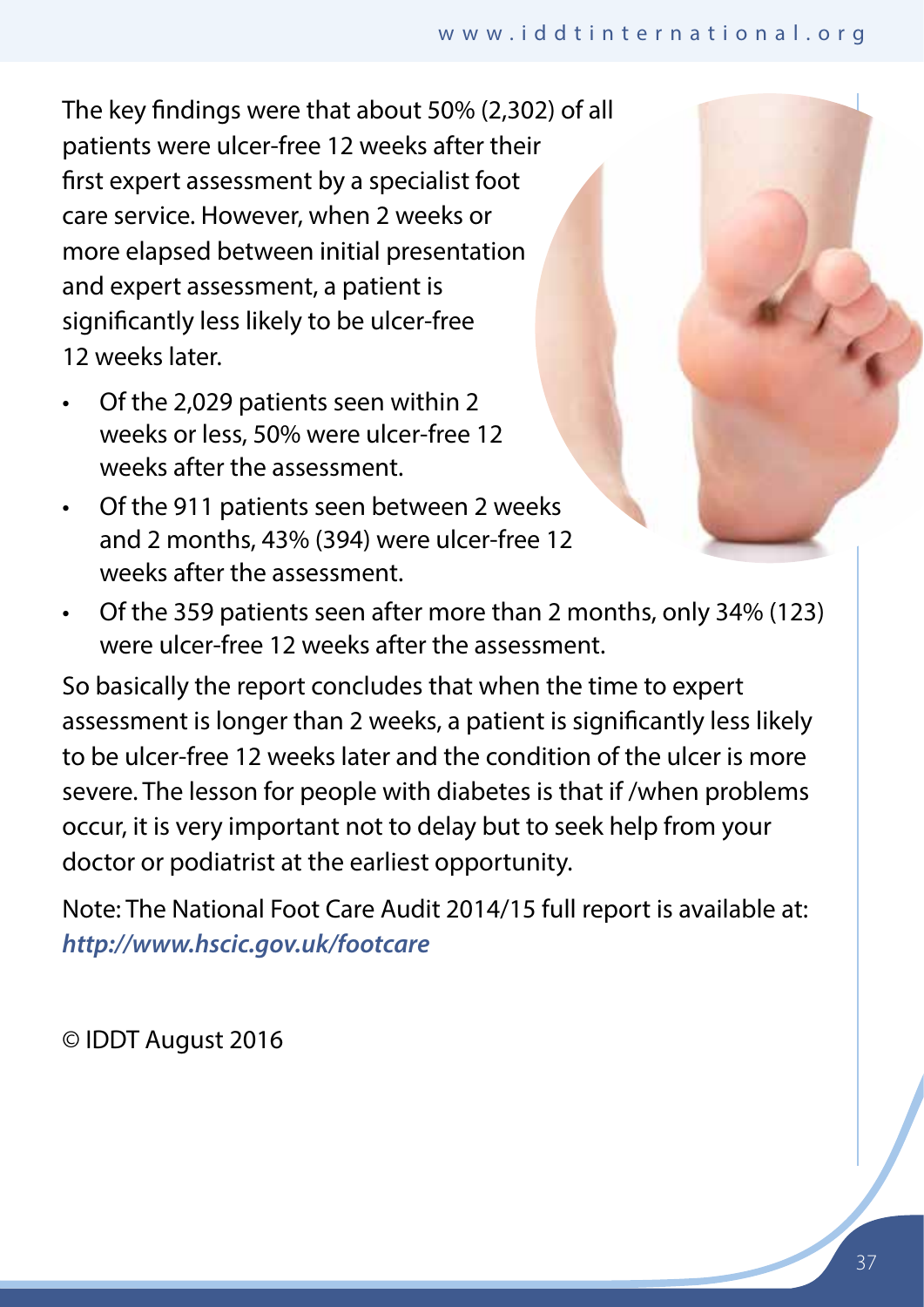# **Notes**